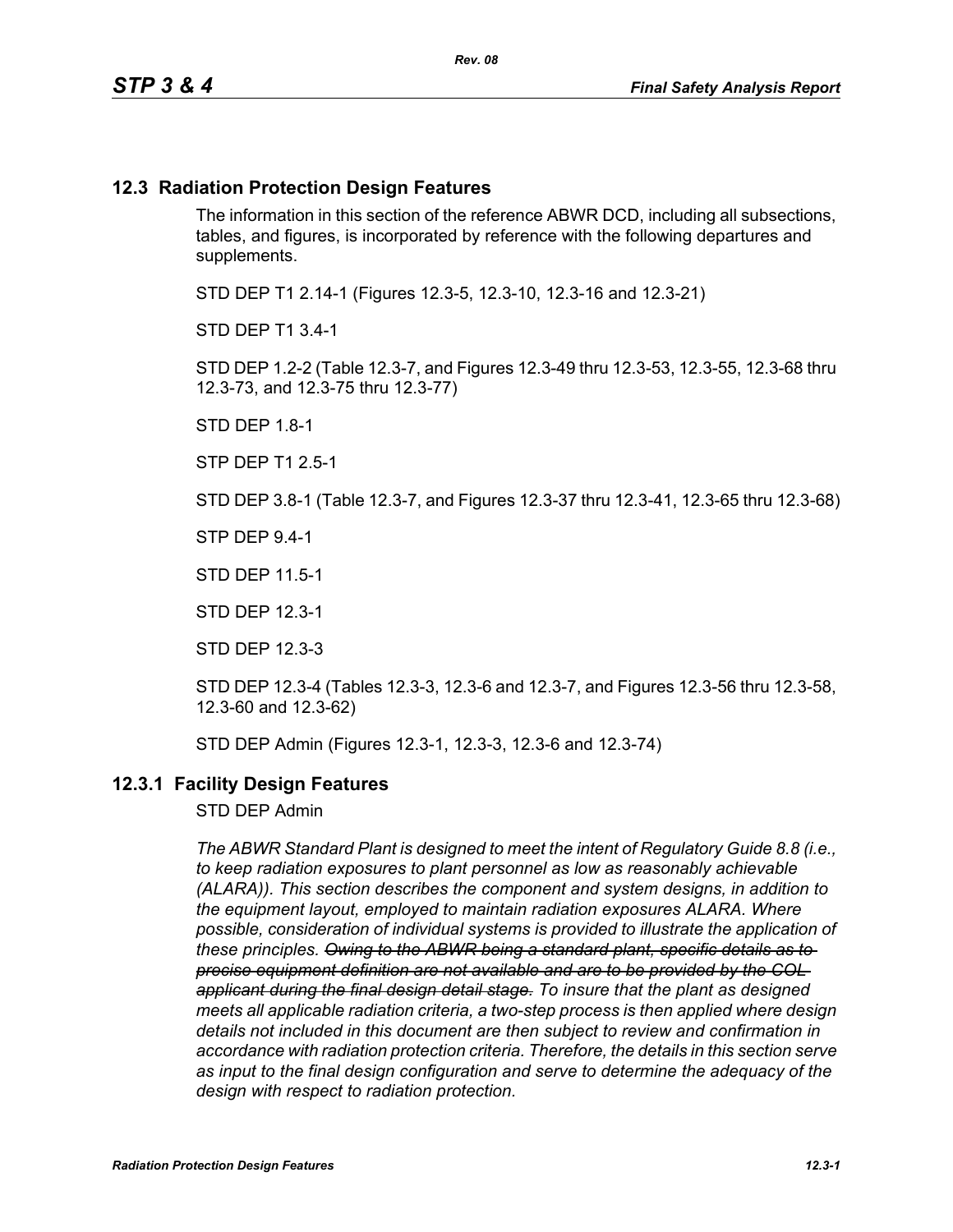## **12.3.1.1.2 Material Selection**

STD DEP 12.3-1

*In the ABWR design maintaining radiation exposure ALARA has been considered in the material selection of systems and components exposed to reactor coolant. For example, radiation exposure potential has been reduced appreciably through the removal or reduction of cobalt from many components as compared to current BWR fleet. Much of the cobalt is removed from contact with reactor coolant by eliminating Stellite where practical and reducing cobalt in the core stainless steel components. The cost of using very low cobalt materials through out the plant is prohibitive with the cost of 0.02 wt percent cobalt stainless steel approximately 8 times that of 0.05 wt percent stainless steel. Therefore, the* The *ABWR design has taken a graded approach* to using various grades of low cobalt stainless steel, *by using the most expensive though lowest cobalt bearing materials in the most radiologically significant areas with increasing cobalt content in less sensitive areas. The ABWR standards for cobalt are: 0.02 wt percent for those items in the core; 0.03 wt percent for those items in the vessel internals; and 0.05 wt percent for all other components. Also, with the current materials, there are no proven substitutes for Stellite for many hard surface applications shuch as MSIV seats. Current efforts by the nuclear and metallurgical industry indicate that in the future, practical alternatives to Stellite maybe feasible and are being researched.*

*The COL applicant shall address material selection of systems and components exposed to reactor coolant to maintain radiation exposures ALARA. See Subsection 12.3.7.4 for COL license information requirements.* These cobalt contents are target values for reduced occupational exposure per ALARA principles and are not specifications.

The estimation of occupational exposure for the ABWR, was generated by reviewing current plant work records and practices at operating BWRs, and taking into account distinct plant features in the ABWR. An estimate of the average annual occupational exposure was made during the US Standard ABWR certification work. It is noted that the reduced cobalt loadings (i.e. target values) were not considered in the estimation. Therefore, based upon the methods used and assumptions made in evaluating occupational exposure, the materials procured with 0.05 wt percent maximum cobalt have no adverse effect on the estimated occupational exposure.

### **12.3.1.4.1 Reactor Water Cleanup (CUW) System**

*The CUW System is provided with chemical cleaning connections which can utilize the condensate system to flush piping and equipment prior to maintenance. The CUW filter/demineralizers can be remotely backflushed to remove spent resins and filter aid material. If additional decontamination is required, chemical addition connections are provided in the piping to clean piping as well as equipment prior to maintenance. The backwash tank employs an arrangement to agitate resins prior to discharge. The tank vent is fitted with a charcoal filter canister to reduce emission of radioiodines into the plant atmosphere. The HVAC System is designed to limit the spread of contaminants*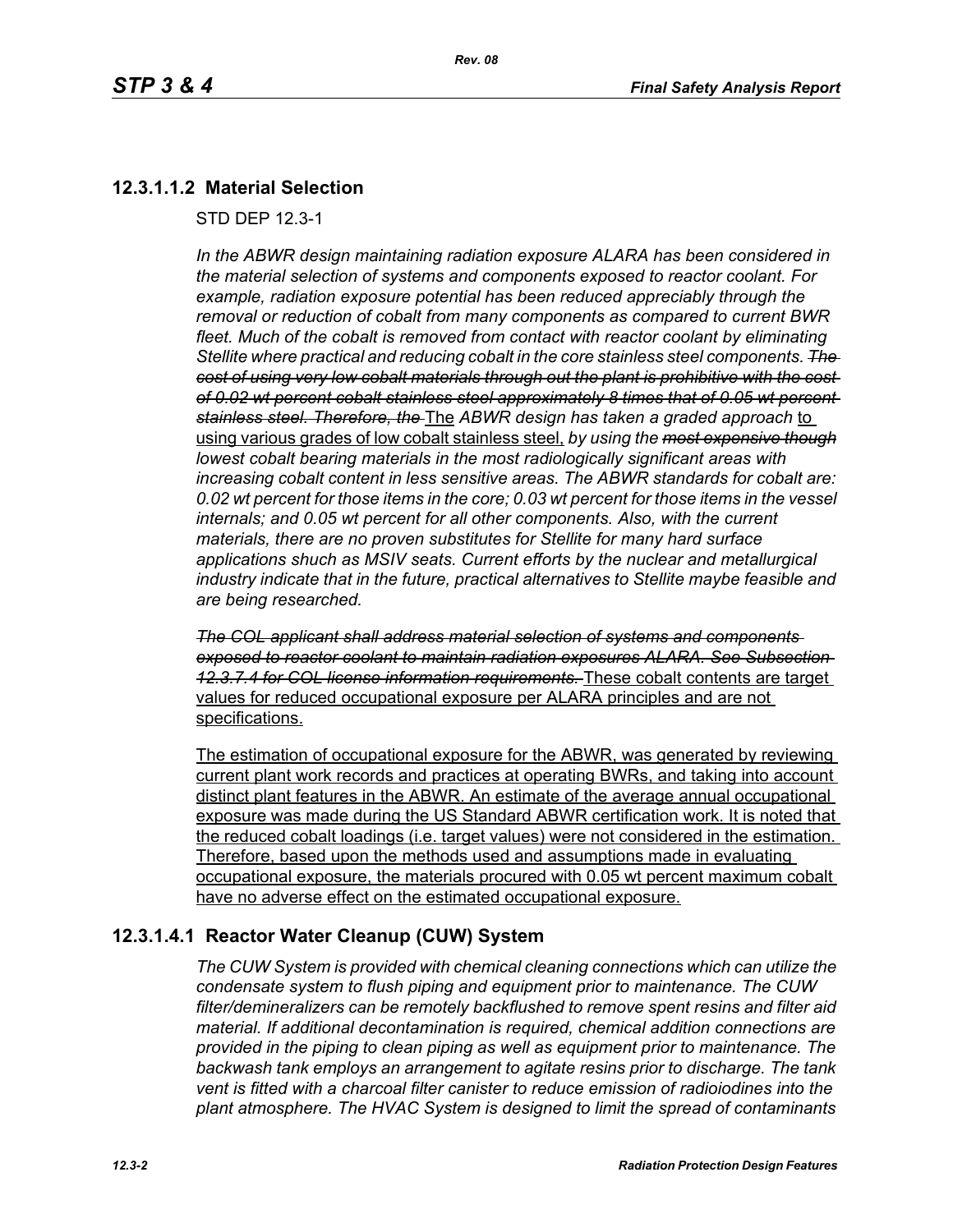*from these shielded cubicles by maintaining a negative pressure in the cubicles relative to the surrounding areas.*

#### **12.3.1.4.4 Main Steam System**

STD DEP 12.3-3

*Penetrations through the steam tunnel walls are minimized to reduce the streaming*  paths made available by these penetrations. The blowout panels for the steam tunnel*are located in the relatively inaccessible upper section of the RHR heat exchanger shielded cubicles which are controlled access areas. Penetrations through the steam tunnel walls, when they are required, are located so as to exit in controlled access areas or in areas that are not aligned with the steamlines. A lead-loaded silicone foam*  or equivalent *is employed whenever possible for these penetrations to reduce the available streaming area presented.*

### **12.3.2.2.2 Method of Shielding Design**

The following site specific supplement provides information to address the methods used to determine shield parameters:

As provided in Tier 1 ITAAC Table 3.2a, commonly accepted shielding codes using nuclear properties derived from well known references shall be used to model and evaluate plant radiation environments.

The DIJESTER computer code is used to assist in determination of the activity in the components of the radwaste system. It is basically a bookkeeping program, which keeps track of each nuclide as it is processed through the pipes, tanks, filters, demineralizers, etc., that make up the radwaste system. It couples the rate equations that govern the operation of the various components of the radwaste system with radionuclide decay chains to model the buildup and decay of the radionuclide activity in each component. This is not a shielding design code of the types described in the DCD and is not used to calculate dose rates. Its purpose is limited to determining the source in the components of the radwaste system, and the use of the code is consistent with the description of the source term in the DCD.

Per Section 12.3.2.2.2.2 of the reference ABWR DCD, pure gamma dose rate calculations are conducted using point kernel codes. The point kernel codes used are those that are presently widely used in the nuclear industry and include codes such as QAD-CGGP, QAD-CGGP-A, MicroShield, ISOSHLD and G33-GP. For combined gamma and neutron shielding situations, discrete ordinates or Monte Carlo techniques are applied. Typical codes used for this application include the discrete ordinates code DORT and the Monte Carlo code MCNP. Where shielded entries to high radiation areas such as labyrinths are required, a gamma ray scattering code such as G33-GP or a Monte Carlo code such as MCNP is used to confirm the adequacy of the labyrinth design. These computer codes, along with the computer codes identified in the DCD and, when they become available, updated computer codes using similar techniques, are used to design the shielding for STP 3 & 4.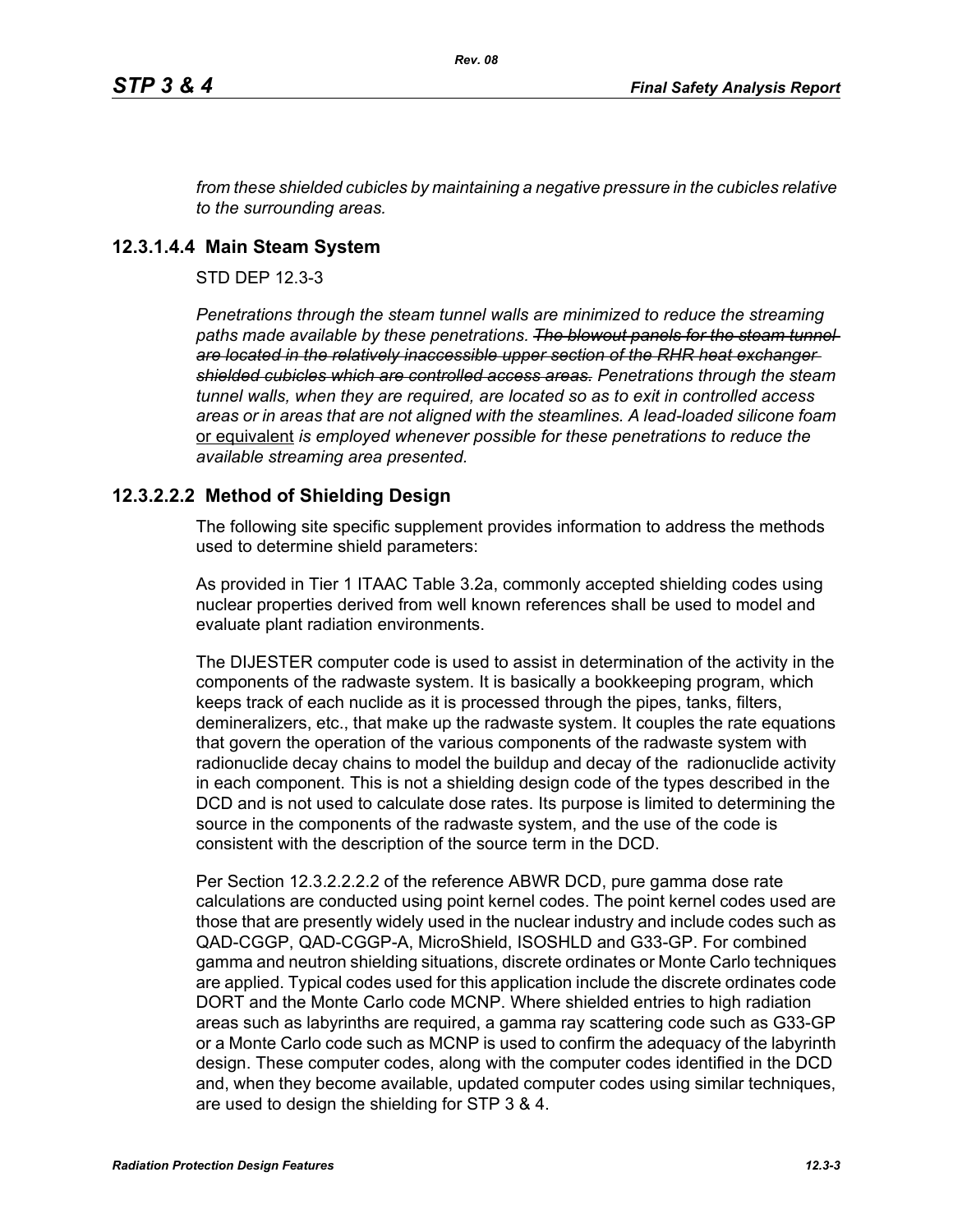## **12.3.2.3 Plant Shielding Description**

STP DEP 1.2-2

STD DEP 1.8-1

STD DEP 12.3-3

*(6) The main steam tunnel extends from the primary containment boundary in the Reactor Building through the Control Building up to the turbine stop valves. The primary purpose of the steam tunnel is to shield the plant complex from N-16 gamma shine in the main steamlines. A minimum of 1.6 meters of concrete or its equivalent (other material or distance) is required on any ray pathway from the main steamlines to any point which may be inhabited during normal operations. The design of the steam tunnel is shown on Figures 1.2-14, 1.2-15, 1.2-20, 1.2-21, and* 1.2-33*1.2-28. The tunnel is classified as Seismic Category I in the Reactor Building and in the Control Building and is designed to* IBC*UBC Seismic Standards in the Turbine Building. The interface between the buildings provides for bayonet connection to permit differential building motion during seismic events and shielding in the areas between buildings. The exact details on the bayonet design are not shown on the referenced arrangement drawings but requires complete shielding in the building interface area. The tunnel also serves a secondary purpose as a relief and release pathway for high energy events in the Reactor Building. Any high energy event (line break) in the Reactor Building will, through a series of blow out panels, vent into the steam tunnel and from the steam tunnel through the tunnel vent shaft to the Turbine Building (Figure 1.2-28) for processing to the plant stack. See Subsection 6.2.3.3.1 for more complete description of this function.*

### **12.3.3.2.1 Control Room Ventilation**

#### STD DEP Admin

*Outside air coming into the intakes is normally filtered by a particulate filter. If a high radiation level in the air is detected by the Airborne* Process *Radiation Monitoring System, flow is automatically diverted to another filter train (an outdoor air cleanup unit) that has:*

- *(1)* A *particular* particulate *filter*
- *(2) A HEPA filter*
- *(3) A charcoal filter*
- *(4) Another HEPA filter*

*The outdoor cleanup units are located in individual, closed rooms that help prevent the spread of any radiation during maintenance. Adequate space is provided for maintenance activities. The particulate and HEPA filters can be bagged when being*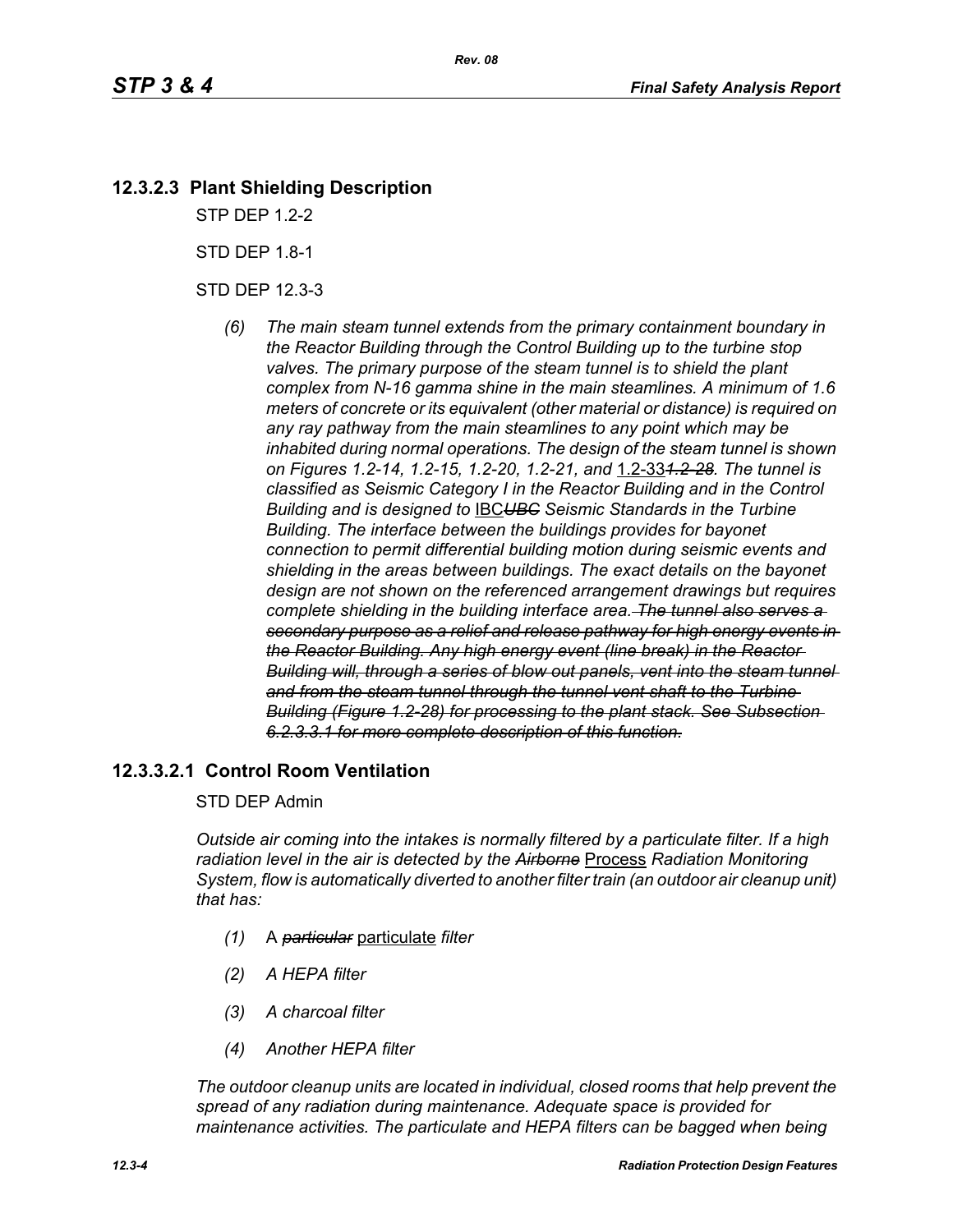*removed from the unit. Before removing the charcoal, any radioactivity is allowed to decay to minimal levels, and is then removed through a connection in the bottom of the filter by a pneumatic transfer system. Air used in the transfer system goes through a HEPA filter before being exhausted, or equivalent. Face masks can be worn during maintenance activities, if desired.*

#### **12.3.3.2.4 Radwaste Building**

Subsection 12.3.3.2.4 has been replaced in its entirety with the following standard departure.

STP DEP 9.4-1

The Radwaste Building HVAC is described in detail in subsection 9.4.6.

The radwaste building ventilation systems are engineered and designed to provide the proper environmental conditions within all areas of the radwaste building during normal plant operation. The radwaste building ventilation systems include:

- Radwaste building process area HVAC system.
- $\blacksquare$  Radwaste control room HVAC system.
- **Non-Class IE electrical, and HVAC equipment rooms ventilation system.**

From a radiological perspective the system is designed to:

- Provide an environment with controlled temperature and airflow patterns to ensure the comfort and safety of plant personnel and to allow for the continuous operation of the equipment and components.
- Maintain positive pressure within the radwaste control room, electrical room and other areas not containing radioactive materials.
- Limit exfiltration from the radwaste areas with potential airborne radioactive contaminants by maintaining sub atmospheric pressure during the normal plant operation.
- Maintain airflow from areas of low potential radioactivity to areas of progressively higher potential radioactivity.
- **Limit airborne fission product release to the atmosphere from the ventilation** system exhaust during normal plant operation.
- Limit concentration of airborne radioactivity to levels below the values specified in Appendix B to 10CFR20.

Exhaust air from the Radwaste Building is routed to and exhausted through the plant stack. Upon radiation detection in the main exhaust duct, the exhaust air is automatically routed to the air filtration equipment to be filtered through a prefilter and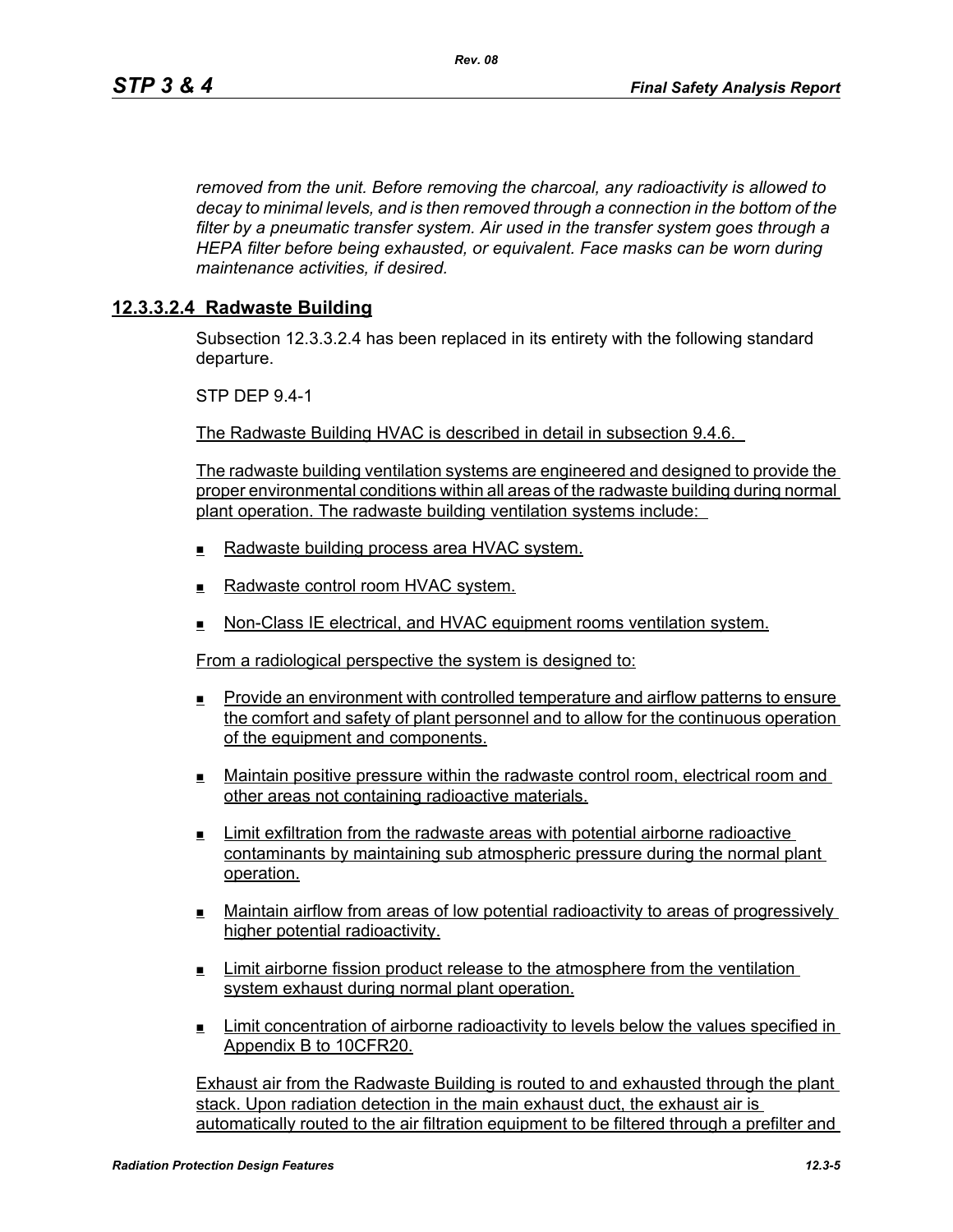a HEPA filter before being released through the plant stack. A high level of radioactivity detected by a radiation monitor downstream of the HEPA filter also activates an alarm in the radwaste and the main control rooms.

## **12.3.4 Area Radiation and Airborne Radioactivity Monitoring Instrumentation**

STD DEP 11.5-1

*(2) The Containment Atmospheric Monitoring System (D23/CAM) continuously measures, indicates, and records the gamma radiation levels within the primary containment (drywell and suppression chamber), and activates alarms in the main control room on high radiation levels. As described in Subsection 7.6.2, four gamma sensitive ion chamber channels are provided to monitor gamma radioactivity in the primary containment during normal, abnormal and accident conditions. Each of the four monitoring channels covers the range from 10-2* Sv/h*Gy/h to 10<sup>5</sup>* Sv/h*Gy/h. The CAM System is classified as safety-related.*

## **12.3.4.1 ARM System Description**

STD DEP T1 3.4-1

*The Area Radiation Monitoring (ARM) System consists of gamma sensitive detectors, digital area radiation monitors, local auxiliary units with indicators and local audible warning alarms, and recording devices. The detector signals are digitized and optically multiplexed for transmission* transmitted *to the radiation monitors in the main control room. Each ARM radiation channel has two independently adjustable trip alarm circuits, one is set to trip on high radiation and the other is set to trip on downscale indication (loss of sensor input). Also, each ARM monitor is equipped with self-test feature that monitors for gross failures and will activate an alarm on loss of power or when a failure is detected. Auxiliary units with local alarms are provided in selected local areas for radiation indication and for activating the local audible alarms on abnormal levels. Each area radiation channel is powered from the non-Class 1E vital 120 VAC source, which is continuously available during loss of offsite power. The recording devices are powered from the 120 VAC instrument bus.* The ARMs are calibrated in accordance with procedures developed from calibration instructions provided by the manufacturer. Periodic calibration verification and channel functional tests are performed with procedures based on pre-operational acceptance testing to verify operability, including alarm functions.

### **12.3.4.2 ARM Detector Location and Sensitivity**

STD DEP 11.5-1

*The location of each area detector is shown on the plant layout drawings for each building (Figures 12.3-56 through 12.3-73). The specific area radiation channels for each building are listed in Tables 12.3-3 through 12.3-7, along with reference to map location of the detector, the channel sensitivity range, and the areas for the local alarms. The range and sensitivity of each area radiation channel is classified as follows:*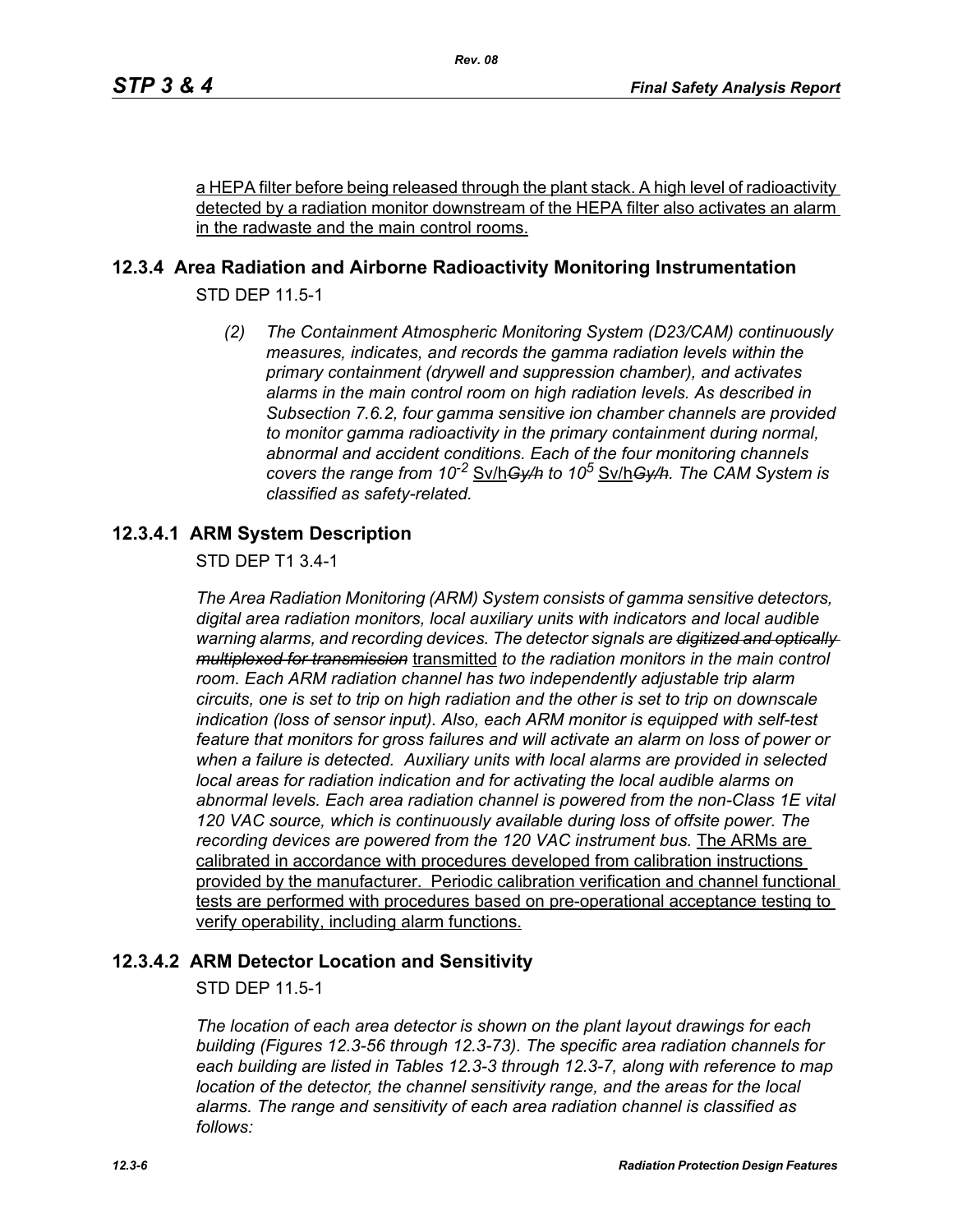- *(1) Range 0.10* μSv/h*μGy/h to 1* mSv/h*mGy/h -H (High Sensitivity)*
- *(2) Range 1* μSv/h*μGy/h to 10* mSv/h*mGy/h -M (Medium Sensitivity)*
- *(3) Range 10* μSv/h*μGy/h to 102* mSv/h *mGy/h -L (Low Sensitivity)*
- *(4) Range 1* mSv/h*mGy/h to 10* Sv/h*Gy/h* -*LL (Low Low Sensitivity)*
- *(5) Range 1* mSv/h*mGy/h to 102* Sv/h*Gy/h -VL (Very Low Sensitivity)*

#### **12.3.4.3 Pertinent Design Parameters and Requirements**

STP DEP T1 2.5-1

*Two high-range radiation channels are provided to monitor radiation from accidental*  fuel handling. One detector is positioned near the fuel pool and the other located in the *fuel handling area. Criticality detection monitors are not needed to satisfy the criticality accident requirements of 10CFR70.24, when specialized high density fuel storage*  racks preclude the possibility of criticality accident under normal and abnormal *conditions. The new* and *fuel bundles are stored in racks that are located in the fuel vault while the spent fuel bundles are stored in racks that are placed at the bottom of the fuel storage pool. A full array of loaded fuel storage racks are designed to be subcritical, as defined in Sections 9.1 and 9.2. The COL applicant must verify and certify that the design meets the criteria specified in Subsection 12.3.7.3.*

### **12.3.7 COL License Information**

#### **12.3.7.1 Airborne Radionuclide Concentration Calculation**

The following site specific supplement addresses COL License Information Item 12.6.

Calculations of the expected airborne radionuclide concentrations are performed, as part of the plant inspections, tests, analyses and acceptance criteria (ITAAC Tier 1 Table 3.2b), to verify the adequacy of the ventilation system prior to fuel load.

### **12.3.7.2 Operational Considerations**

The following site specific supplement addresses COL License Information Item 12.7.

Alarm setpoints are established based on design background radiation levels, which are then, confirmed during the Startup Test Program. The Preoperational Test Program will check for proper calibration of the detectors, and then check the proper functioning of alarms (local and remote, audible and visual) and protective features including alarm setpoints. The Preoperational Test Program will also check for proper response to various loss of power conditions.

In addition to the Area Radiation Monitoring system, radiation monitoring operational considerations, such as procedures for placement, operation and calibration of portable monitors, are established in accordance with the Operational Radiation Protection Program described in Section 12.5S.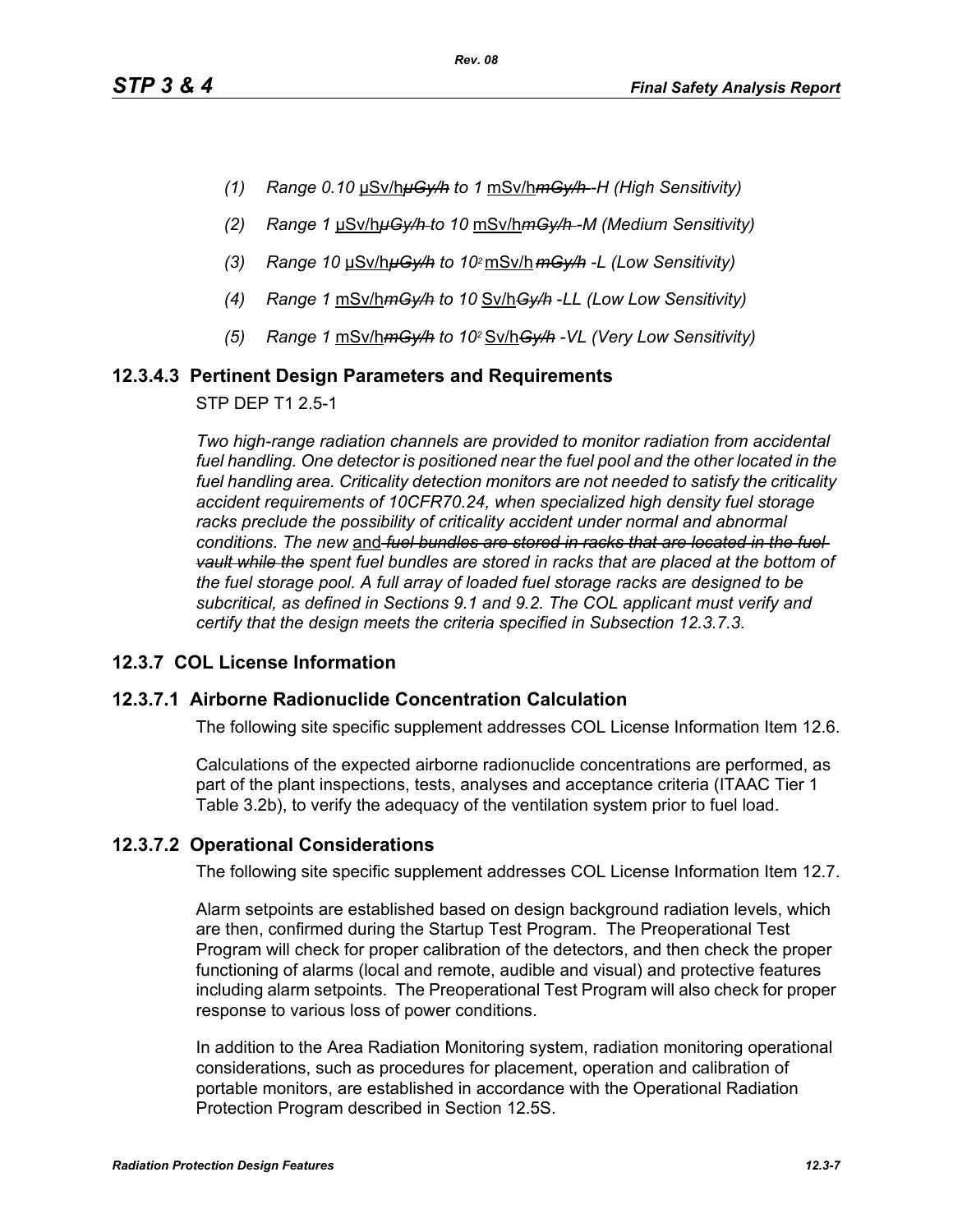The ARMs and airborne radioactivity monitors are calibrated using one or more reference standards, such as ANSI/ANS 6.8.1 with radioactive sources traceable to the National Institute for Standards and Technology (NIST). The instruments are calibrated at one or more points within the response range. A channel calibration that includes a channel functional test is performed periodically on the non safety-related area monitors. A channel calibration that includes a channel functional test is performed on the safety-related area monitors at least once every 18 months or during the refueling outage if the detector is not readily accessible. In the event a calibration is questionable, the channel can be isolated and a more thorough calibration performed. Calibration is also performed after maintenance or replacement of any components that could affect calibration.

#### **12.3.7.3 Requirements of 10CFR70.24**

The following site specific supplement addresses COL License Information Item 12.8.

The information demonstrating that the plant meets the criticality accident monitoring requirements of 10CFR70.24 will be provided by meeting the requirements of 10 CFR 50.68(b), as provided for in 10 CFR 70.24(d)(1).(COM 12.3-1).

#### **12.3.7.4 Material Selection**

The following site specific supplement addresses the unnumbered COL License Information Item contained in this section of the reference ABWR DCD.

STPNOC continues to monitor industry state-of-the-art developments in material selection options for maintaining exposure ALARA, including Stellite reduction efforts. A graded approach to using the various levels of cobalt in the primary systems has been undertaken as discussed in Subsection 12.3.1.1.2.

#### **12.3.8 Radiation Exposure to Construction Workers During Plant Construction**

The following site specific supplement provides information to address RG 1.206, CIII Subsection 12.3.5, dealing with dose to construction workers for multi-unit sites.

Regulatory Guide 1.206, Section C.III.12.3.5, states in part, for multi unit sites, the COL applicant will provide estimated annual dose to construction workers in a new construction area, as a result of radiation from on-site radiation sources from the existing operating plant(s).

During the construction of STP 3 & 4, workers will be exposed to several potential sources of radiation. This section identifies the potential sources of radiation and estimates the doses that workers would receive during the construction of STP 3 & 4 due to the operation of STP 1 & 2. In addition, with STP 3 scheduled to be operational one year earlier than STP 4, STP 3 will be a source of radiation for STP 4 construction workers during that year. Thus, the dose contribution from STP 3 sources of radiation is also evaluated.

Three types of sources are considered: direct radiation, gaseous effluents, and liquid effluents. The maximum annual doses from all three pathways during any year of the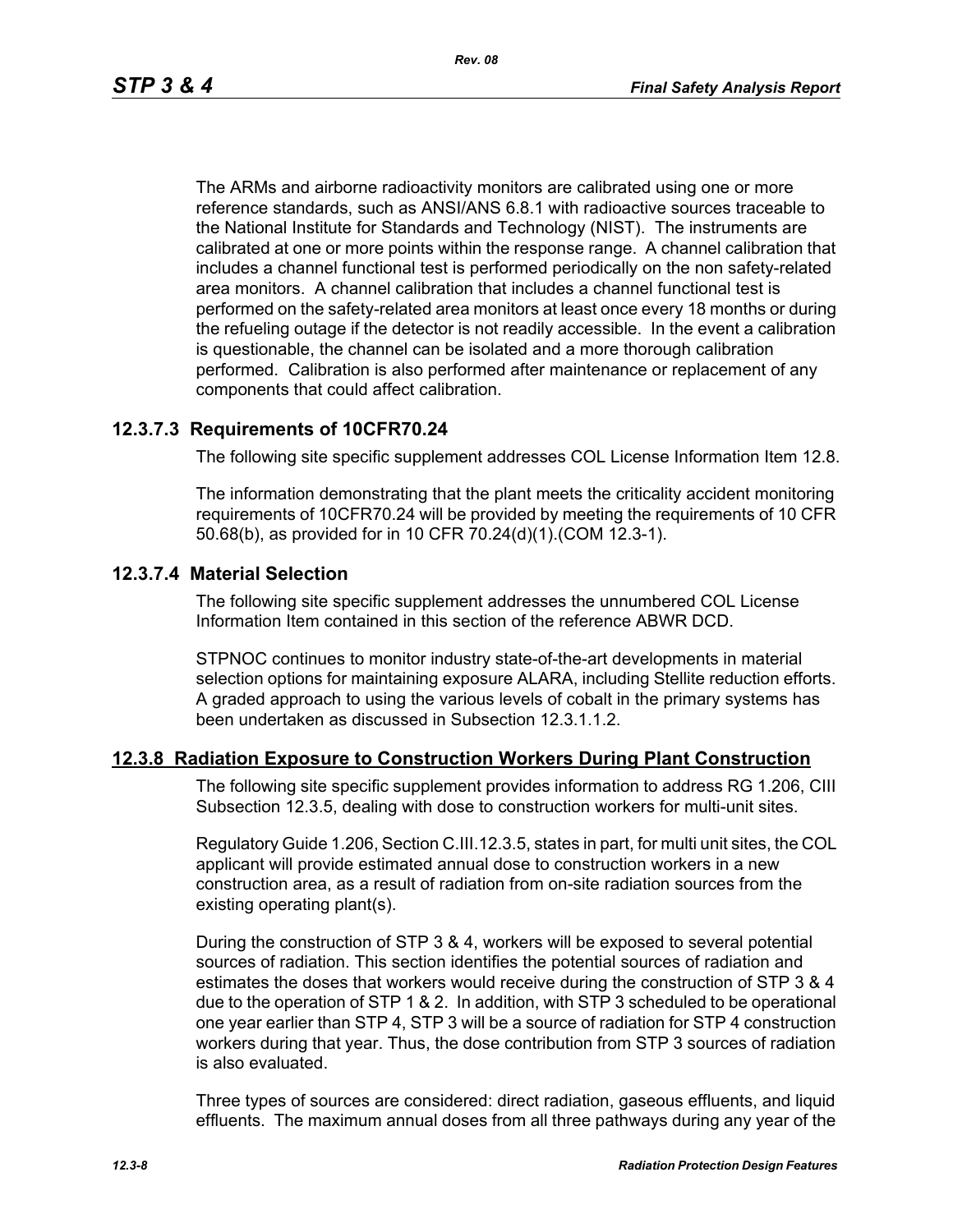construction of STP 3 & 4 occur during the year that STP 3 is operational and STP 4 is under construction. This is further discussed later in this subsection. A comparison of these calculated doses for this time period shows that the limits in 10 CFR 20.1301 and 40 CFR 190.10 for members of the public are satisfied. For 10 CFR 20.1301 the calculated annual dose is 18 mrem TEDE and the limit is 100 mrem TEDE.

|                                                                                                                 | Worker Annual Dose (mrem) |                        |  |
|-----------------------------------------------------------------------------------------------------------------|---------------------------|------------------------|--|
|                                                                                                                 | <b>From Unit 3</b>        | From Units 1, 2<br>& 3 |  |
| Whole body dose from liquid<br>effluents                                                                        | 0.00026                   | 0.032                  |  |
| Organ dose from liquid<br>effluentst                                                                            | 0.00043                   | 0.032                  |  |
| Whole body dose from<br>gaseous effluents                                                                       | 6.6                       | 8.3                    |  |
| Skin dose from gaseous<br>effluents                                                                             | 16                        | 17                     |  |
| Organ dose from radioactive<br>iodine and radioactive material<br>in particulate form from<br>gaseous effluents | $12 \overline{ }$         | 18                     |  |

#### **Annual Doses for Individuals Working on Unit 4**

These calculated doses assume a full power equilibrium core with power history for the entire year. It is not expected that Unit 3 will be at 100% power during the full year that STP 4 is still under construction. During this period, STP 3 will be undergoing startup testing. Full power operation is likely to occur only for about 25% of this first year, resulting in decreased annual doses from those presented in the table.

The STP 3 & 4 site will be continually monitored during the construction period and appropriate actions taken to ensure that doses to the construction workers remain ALARA. In addition, the Operational Radiation Protection Program described in Section 12.5S will be in place while Unit 3 is operating with Unit 4 still under construction. Thus, there will be ample oversight to ensure that doses to construction workers remain ALARA during the construction period.

The bases, assumptions, and methods used to calculate the construction worker dose are given below with the maximum annual dose (person-Sieverts) shown in Table 12.3-8.

Dose rates at the construction site are estimated based on dose rate measurements and calculations. Although the construction workers will occupy a large area over the course of the construction period, dose rates are estimated based on average distances from radiation sources.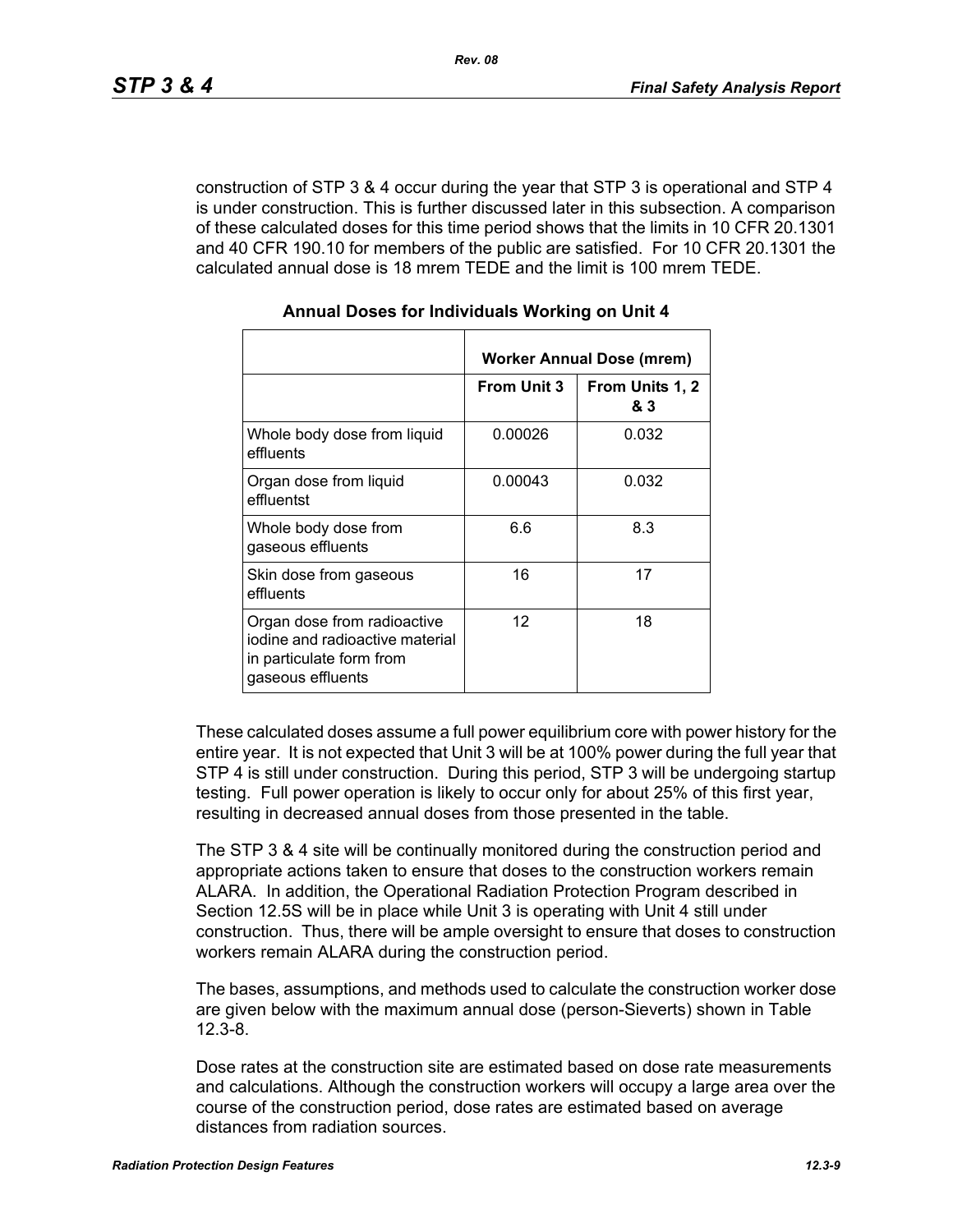- Direct radiation: The direct radiation dose rates from STP 1 & 2 sources are based on TLD measurements taken at various onsite locations from 2002 through 2006. This 5-year period provides sufficient data to be representative of plant conditions. Since the construction location for STP 3 & 4 is farther away from STP 1 & 2 than are the respective TLD stations where dose rates are measured from each source, the STP 1 & 2 Offsite Dose Calculation Manual (ODCM) is used to extrapolate the dose rates from the TLD locations to the STP 3&4 location. In determining direct radiation dose rates, it is assumed that the worker is located in the center of the construction area of the unit (either STP 3 or 4) nearest to the source. Given that workers will move about the construction area over the course of a year, it is reasonable to select the center of the area as a representative location for occupancy. No credit is taken for any shielding provided by structures under construction. The estimated total body dose rate to Units 3 and 4 construction workers due to operation of Units 1 and 2 is 2.4 mrem/yr. The estimated total body dose rate to Unit 4 construction workers due to operation of Units 1, 2 and 3 is 9.3 mrem/yr.
- Gaseous effluents: The annual dose rates from the release of gaseous effluents to the maximally exposed member of the public are based on the STP 1 & 2 REMPs for 2002 to 2006. The composite maximum annual dose rate for each organ over these 5 years was calculated using the methodology found in the STP 1 & 2 ODCM. These offsite dose rates are used to estimate construction worker doses. The ratio of the total body dose onsite to that offsite was used to estimate the organ doses onsite for the years 2002 through 2006, yielding the maximum annual onsite doses to construction workers from STP 1&2 over the five-year period. This maximum dose was doubled to address measurement uncertainty. Using the atmospheric dispersion factors in FSAR Section 2.3, the estimated total body dose rate to construction workers from operation of Units 1&2 is 1.7 mrem/yr and 6 mrem/yr to the critical organ and operation of Units 1,2 and 3 is 8.3 mrem/yr total body dose rate and 18 mrem/yr to the critical organ.
- **EXECT** Liquid effluents: The annual dose rates from release of liquid effluents to the maximally exposed member of the public are due to sport fish ingestion and shoreline exposure. Although construction workers would not be exposed to these pathways at the construction site, it was conservatively assumed that the construction workers receive the same doses as the maximally exposed member of the public. Furthermore, the doses are doubled to address measurememt uncertainty. These liquid effluents are based on the STP 1 & 2 REMPs for 2002 to 2006. The composite maximum annual dose rate for each organ over these 5 years was calculated using the methodology found in the STP 1 & 2 ODCM. The offsite dose rates from STP 1, 2, and 3 are calculated at the Little Robbins Slough area due to sport fish ingestion and shoreline exposure. These dose rates are used to estimate construction location doses. The estimated total dose rate to construction workers from operation of Units 1,2 and 3 is 0.032 mrem/yr to both total body and the critical organ.

The calculated annual person-Sievert construction worker doses for total body and critical organ are provided in Table 12.3-8. For the calculation, the manpower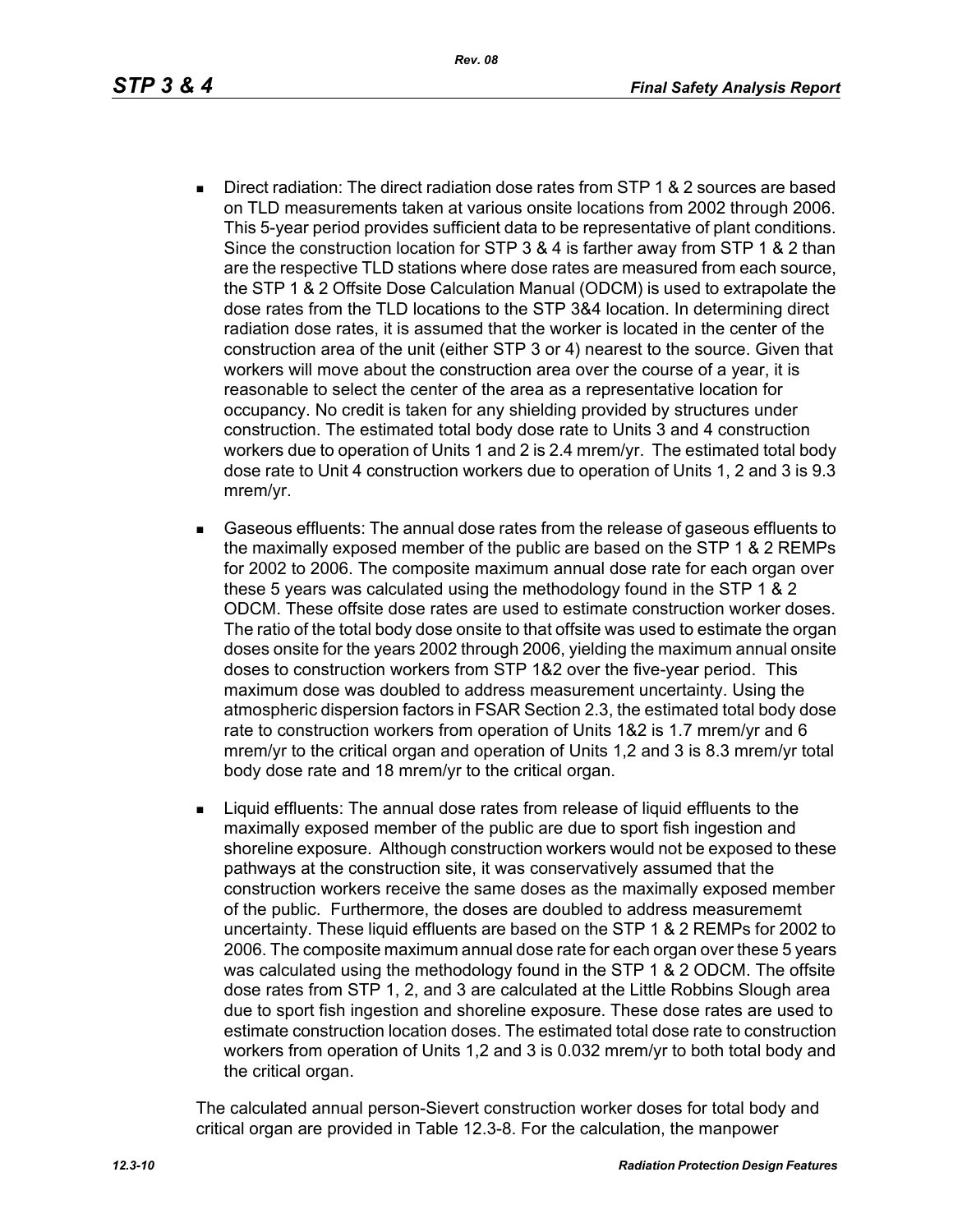estimates are for the timeframe when construction on both Units 3 and 4 is in progress for both units, as it is not feasible to break down the workforce estimates by unit. The estimated doses for each of the three construction phases shown in the table are based on the maximum average annual workforce during that phase.

#### **12.3.9 Minimization of Contamination**

The following site-specific supplement provides information to address 10 CFR 20.1406, as implemented by NEI 08-08A.

As stated in Section 12.3 of the Design Control Document (DCD), The Advanced Boiling Water Reactor (ABWR) incorporates many Radiation Protection design features to limit contamination. Section 12.3 of the DCD is incorporated by reference and provides the features summarized below, among others:

- **Pumps located in radiation areas are provided with flush lines and in certain cases** chemical cleaning capabilities for use prior to maintenance. Pump casing drains provide a means for draining pumps to the sump prior to disassembly, thus reducing the exposure of personnel and decreasing the potential for contamination.
- **Instrumentation lines in liquid service for systems containing radioactive fluids are** provided with vent and backflush provisions. Reactor vessel sensing lines may be flushed with condensate following reactor blowdown.
- Heat exchangers are constructed of stainless steel or Cu/Ni tubes to minimize the possibility of failure. The heat exchanger design allows for complete draining of fluids from the exchanger, and connections are available for condensate or demineralized water flushing.
- Valves have back seats to minimize leakage through the packing. Teflon gaskets are not used.
- Piping was selected to provide a service life equivalent to the design life of the plant, with consideration given to corrosion allowances and environmental conditions. Piping for systems containing radioactive fluids is welded to the most practical extent to reduce leakage through flanged or screwed connections.
- Floor drains with appropriately sloped floors are provided in shielded cubicles where the potential for spills exist. Smooth, epoxy-type coatings are employed to facilitate decontamination when a spill does occur. Curbs are provided to limit contamination and simplify washdown operations, and expanded metal-type floor gratings are minimized in favor of smooth surfaces in areas where radioactive spills could occur. Equipment and floor drain sumps are stainless steel lined to preclude leakage.
- Material selection consideration is used for systems and components exposed to reactor coolant. Specifically, a graded approach to the use of cobalt lowers the potential for the spread of contamination. Much of the cobalt is removed from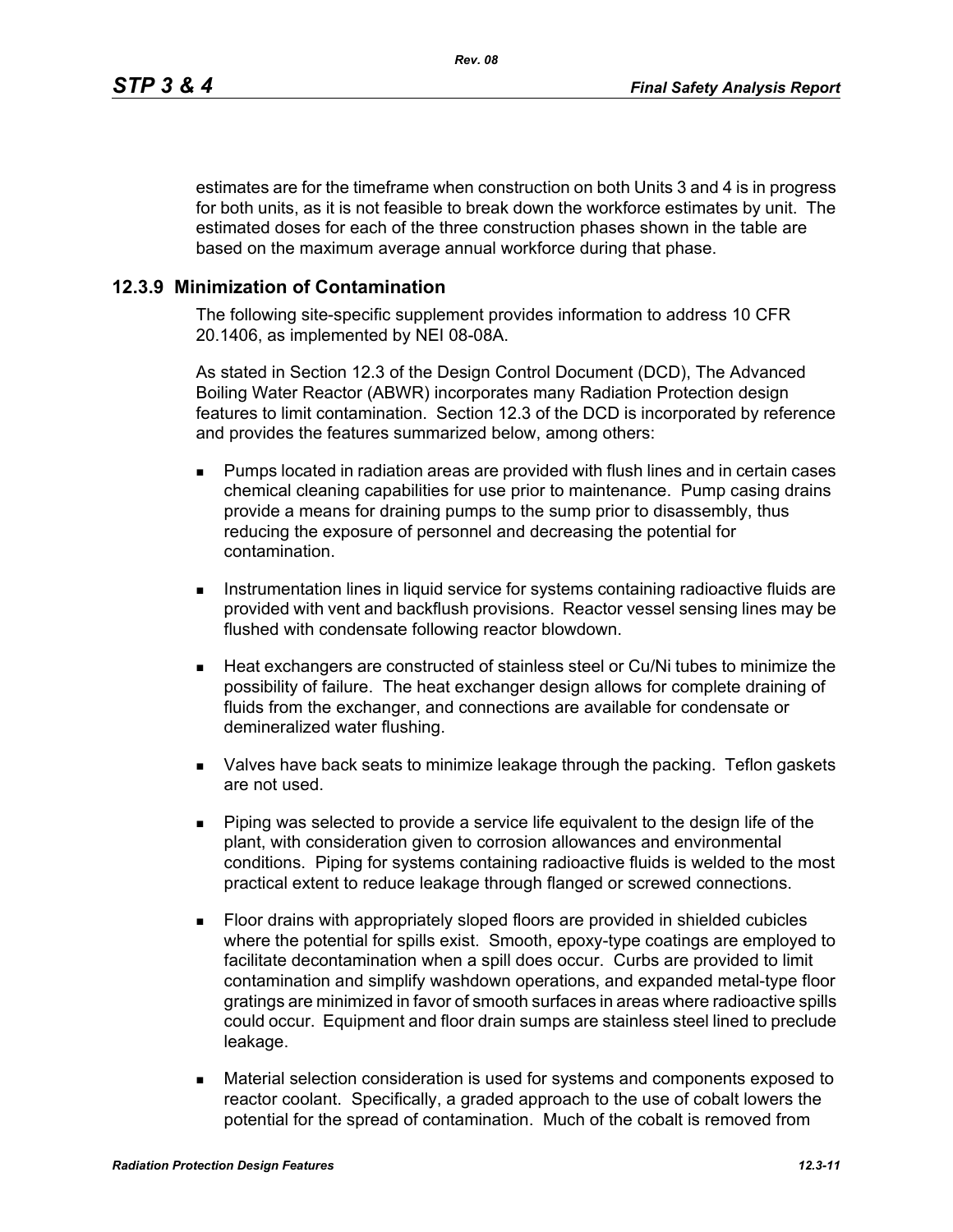contact with reactor coolant by eliminating Stellite where practical and reducing cobalt in the core stainless steel components.

- **Sample stations in the plant contain flushing provisions using demineralized water,** and sample station piping drains to plant sumps minimize the possibility of spills. Fume hoods are employed for airborne contamination control. Working areas and fume hoods are stainless steel to ease decontamination should a spill occur, and sample spouts are located above the sink to reduce the possibility of contaminating surrounding areas during the sampling process.
- **HVAC systems are designed to limit the extent of airborne contamination by** providing air flow patterns from areas of low contamination to more contaminated areas. HVAC Equipment drain sump vents are fitted with charcoal canisters or are piped directly to the Radwaste HVAC System to remove airborne contaminants evolved from discharges to the sump. HVAC penetrations through outer walls of buildings containing radioactive sources are sealed to prevent miscellaneous leaks into the environment.

Additionally, all below grade piping carrying radioactive fluids is located in tunnels. No direct buried piping containing radioactive fluids is incorporated in the STP 3 & 4 design.

Nuclear Energy Institute Report 08-08A, "Generic FSAR Template Guidance for Life Cycle Minimization of Contamination" provides the Minimization of Contamination Program for STP 3 & 4. This NEI template is incorporated by reference with the clarification that design changes for certified design materials are not required by implementation of this program. The evaluations, programs, and procedures required by NEI 08-08A will be issued six months prior to commencement of the Preoperational Test Program.

### **12.3.9.1 Operational Programs and Operating Procedures**

Operational programs and operating procedures will be developed to address 10 CFR 20.1406, and will be issued six months prior to commencement of the Preoperational Test Program. These programs and procedures will include:

- Work practices, preventive maintenance, and procedures to minimize leaks and spills and provide containment and early and adequate detection including instruments for detection. This includes surveillance and monitoring.
- Surveillance and maintenance is performed to mitigate the consequences of undetected leakage over a long period of time.
- Operational practices will be documented such that they are subject to audit and inspection.
- Following construction, establishment of an onsite monitoring program as a part of the environmental monitoring program to prevent offsite migration of radionuclides via an unmonitored pathway.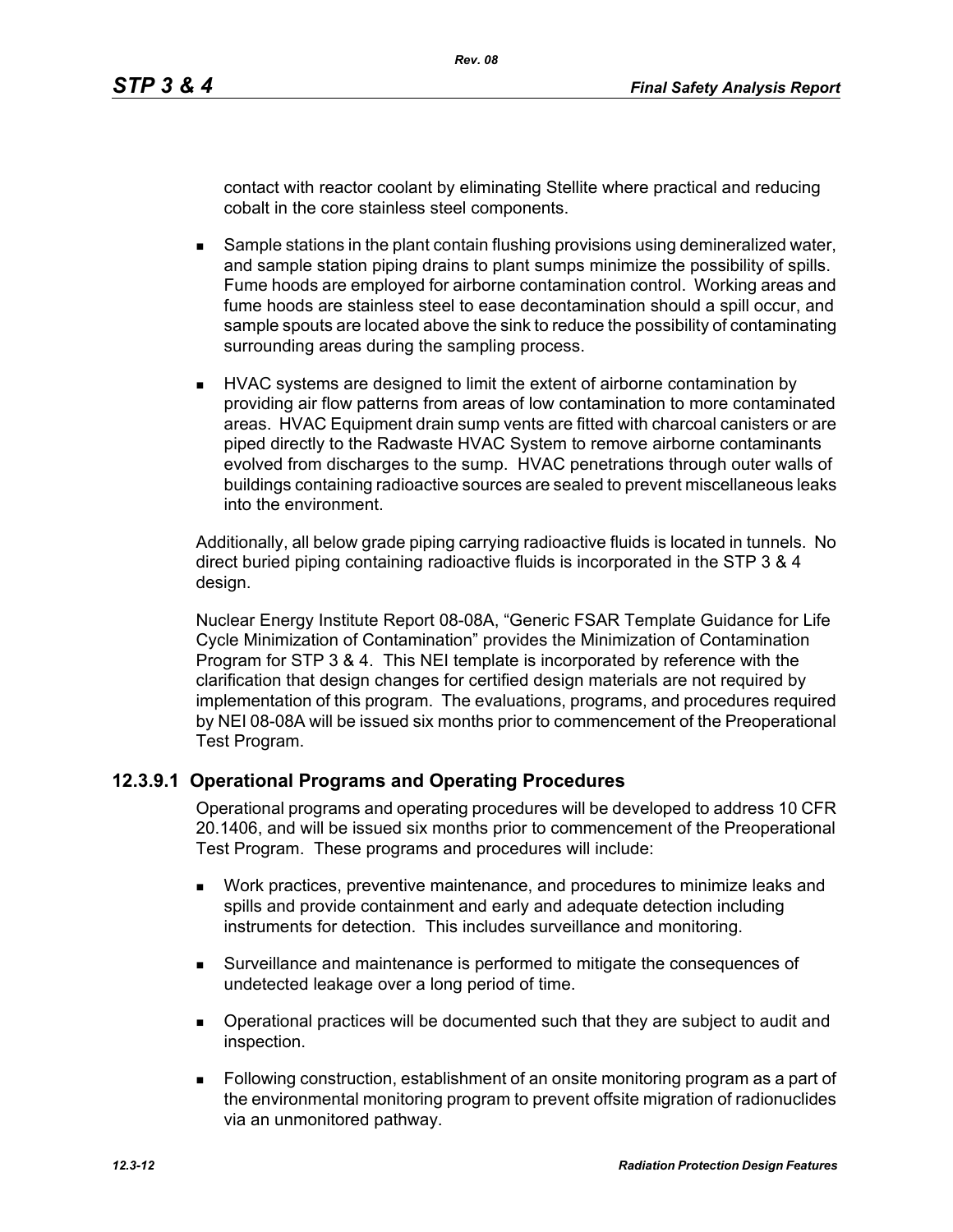*Rev. 08*

- To facilitate decommissioning, maintain a system of records detailing contamination events and residual levels of environmental contaminates for the life of the facility, readily accessible to facilitate cleanup.
- **Minimizing the generation of radioactive waste as a major operational** consideration that will be addressed through careful work planning. Plant procedures will include provisions for proper packaging of wastes for transportation and acceptance by disposal or treatment facilities. Onsite storage is considered in certain circumstances as necessary.

Maintenance and other operating procedures are provided in Subsection 13.5.3.4.2, which includes plant radiation protection, chemical-radiochemical control, and radioactive waste management procedures. Subsection 13.5.3.4.3 lists radiation control procedures, including area radiation monitoring, process radiation monitoring, and meteorological monitoring procedures as well as procedures for discharge of effluents. Operational programs are listed in Table 13.4S-1, and included the Process and Effluent Monitoring and Sampling Program and Radiation Protection Program. 10 CFR 20.1406 requirements are considered in the development of these programs.

### **12.3.9.2 Design Provisions and Design Features**

Design of structures, systems, and components, such as the following, outside the scope of ABWR DCD or departures from the DCD in COLA Part 2, Tier 2, are applicable to 10CFR20.1406 and RG 4.21.

- Section 12.3 describes facility radiation protection design features with STD DEP 12.3-4 adding ARMs and alarm capability.
- Section 12.5 provides supplemental information related to radiation protection facilities and equipment.
- Sections 11.5 and 12.0 describe process and effluent radiological monitoring systems with STD DEP 11.5-1 providing for equipment and instrumentation reliability improvements.
- Section 11.4 describes the solid waste management system and processes with STD DEP 11.4-1 to minimize the generation of waste.
- Section 11.3 describes the gaseous waste management system with STD DEP 11.3-1 providing for optimization.
- Section 11.2 describes the liquid radwaste management system with STD DEP 11.2-1 providing for equipment modernization.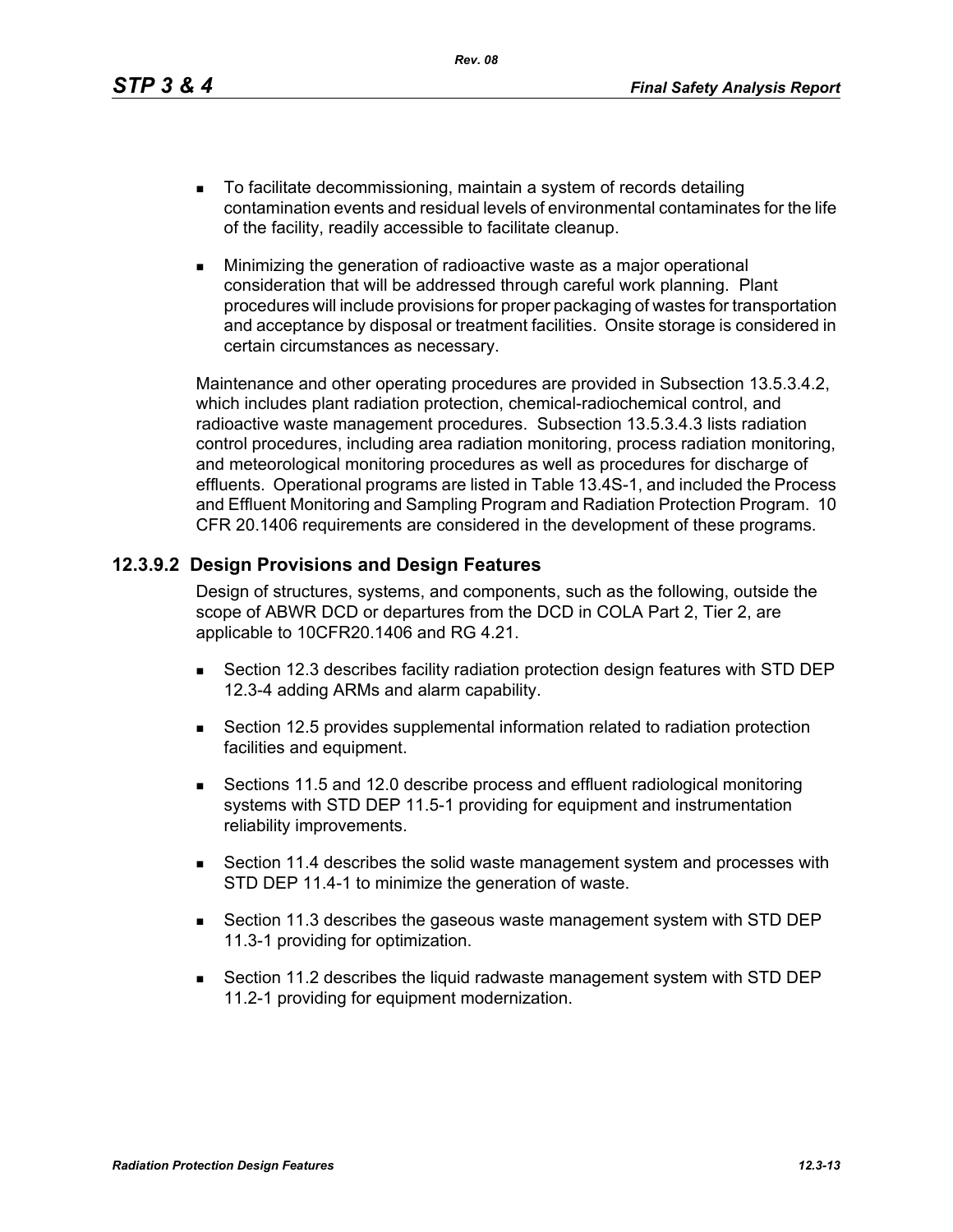#### **12.3.10 References**

STD DEP Admin

- 12.3-1 N. M. Schaeffer, "Reactor Shielding for Nuclear Engineers", TID-25951, U.S. Atomic Energy Commission (1973).
- 12.3-2 J. H. Hubbell, "Photon Cross Sections, Attenuation Coefficients, and Energy Absorption Coefficients from 10 KeV to 100 GeV", NSRDS-NBS 29, U.S. Department of Commerce, August 1969.
- 12.3-3 "Radiological Health Handbook", U.S. Department of Health, Education, and Welfare, Revised Edition, January 1970.
- 12.3-4 "Reactor Handbook", Volume III, Part B, E.P. Blizzard, U.S. Atomic Energy Commission (1962).
- 12.3-5 Lederer, Hollander, and Perlman, "Table of Isotopes", Sixth Edition (1968).
- 12.3-6 M.A. Capo, "Polynomial Approximation of Gamma Ray Buildup Factors for a Point Isotropic Source", APEX-510, November 1958.
- 12.3-7 Reactor Physics Constants, Second Edition, ANL-5800, U.S. Atomic Energy Commission, July 1963.
- 12.3-8 ENDF/B-III and ENDF/B-IV Cross Section Libraries, Brookhaven National Laboratory.
- 12.3-9 PDS-31 Cross Section Library, Oak Ridge National Laboratory.
- 12.3-10 DLC-7, ENDF/B Photo Interaction Library.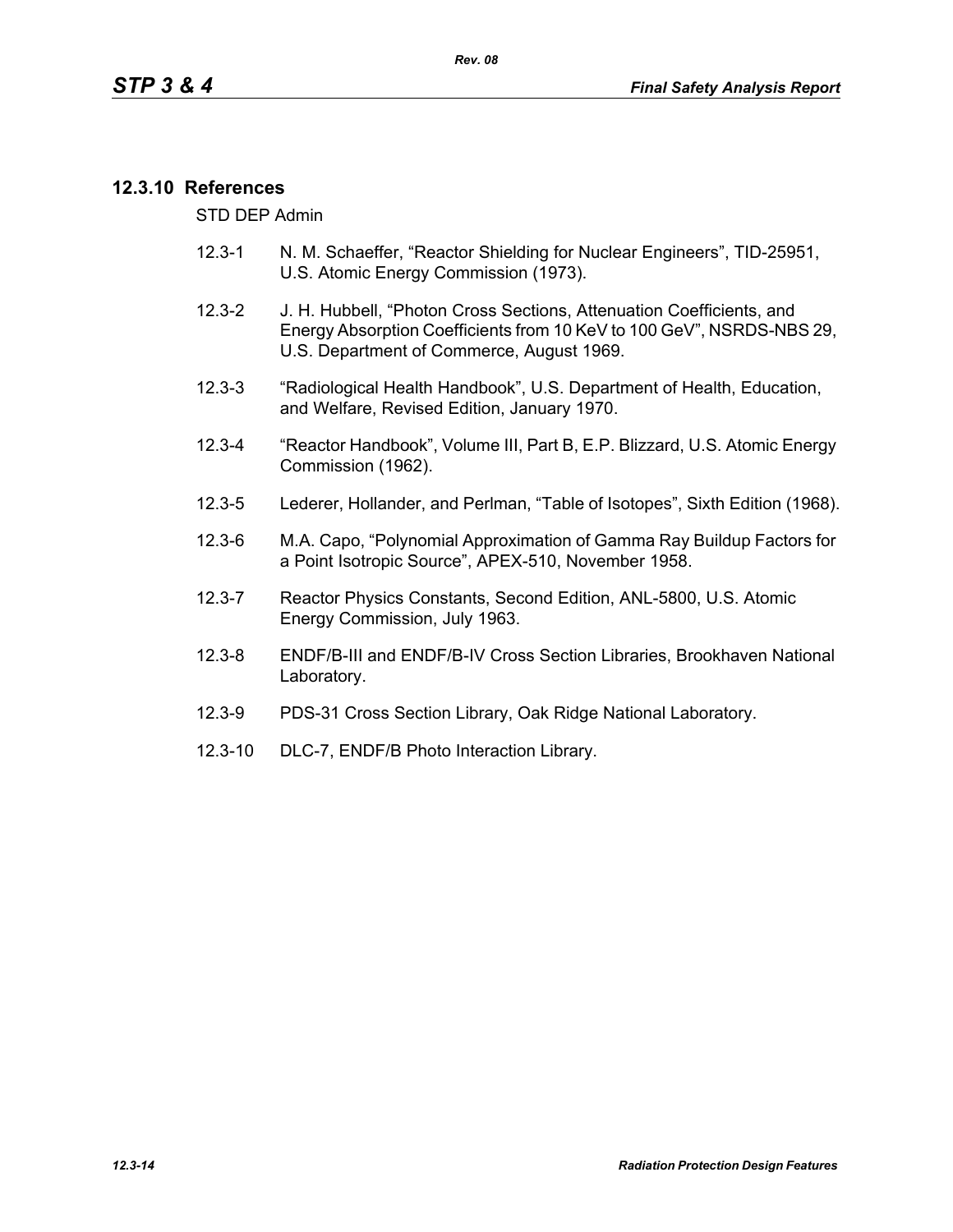| No.            | Location & Description             | Figure # | Sensitivity<br>Range | Local Alarms |
|----------------|------------------------------------|----------|----------------------|--------------|
| $\overline{2}$ | Reactor area (B)-4F                | 12.3-62  | LL                   | X            |
| 4              | Fuel storage pool area (B)-4F      | 12.3-62  | LL                   | X            |
| 5              | R/B 4F south area                  | 12.3-62  | н                    | X.           |
| $\overline{7}$ | R/B 3F NW area                     | 12.3-60  | H                    | X            |
| 9              | CUW control panel area-B3F         | 12.3-56  | H                    | X            |
| 14             | R/B 1F SE hatch area               | 12.3-59  | н                    | X            |
| 17             | R/B B1F SE hatch area              | 12.3-58  | H                    | X            |
| 26             | R/B B3F SW area-RHR "C" equip area | 12.3-56  | н                    | X            |
| 27             | R/B Operating Deck C               | 12.3-62  | н                    | X            |
| 28             | R/B Corridor D                     | 12.3-57  | M                    | X            |
| 29             | R/B Cask Pil                       | 12.3-60  | M                    | X            |
| 30             | R/B Sampling Room                  | 12.3-58  | M                    | X            |

|  | Table 12.3-3 Area Radiation Monitors Reactor Building |  |  |  |
|--|-------------------------------------------------------|--|--|--|
|--|-------------------------------------------------------|--|--|--|

|  | Table 12.3-6 Area Radiation Monitors Radwaste Building |  |  |  |
|--|--------------------------------------------------------|--|--|--|
|--|--------------------------------------------------------|--|--|--|

| No.                     | Location and Description                              | Figure # | Sensitivity<br>Range | Local Alarms |
|-------------------------|-------------------------------------------------------|----------|----------------------|--------------|
| $\mathbf{1}$            | Electrical Equipment Room El 12300                    | 12.3-67  | H                    | X            |
| $\overline{2}$          | Control Room El 12300                                 | 12.3-67  | H                    | X            |
| 3                       | High Activity Spent Resin Tank Room Tank A El<br>5300 | 12.3-66  | H                    | X            |
| $\overline{\mathbf{4}}$ | High Activity Spent Resin Tank Room Tank B El<br>5300 | 12.3-66  | H                    | X            |
| 5                       | Trailer Access Area El 12300                          | 12.3-67  | H                    | X            |
| 6                       | LRW Mobile Skid Area El 12300                         | 12.3-67  | H                    | X            |
| $\overline{7}$          | DAW & Wet Solid Waste Accumulation Area El<br>12300   | 12.3-67  | H                    | X            |
| 8                       | High Activity Waste Storage Area El 12300             | 12.3-67  | H                    | X            |
| 9                       | Waste Sorting Area El 12300                           | 12.3-67  | H                    | X            |
| 10                      | Phase Separator Tank A El 5300                        | 12.3-66  | H                    | X            |
| 11                      | Phase Separator Tank B El 5300                        | 12.3-66  | H                    | X            |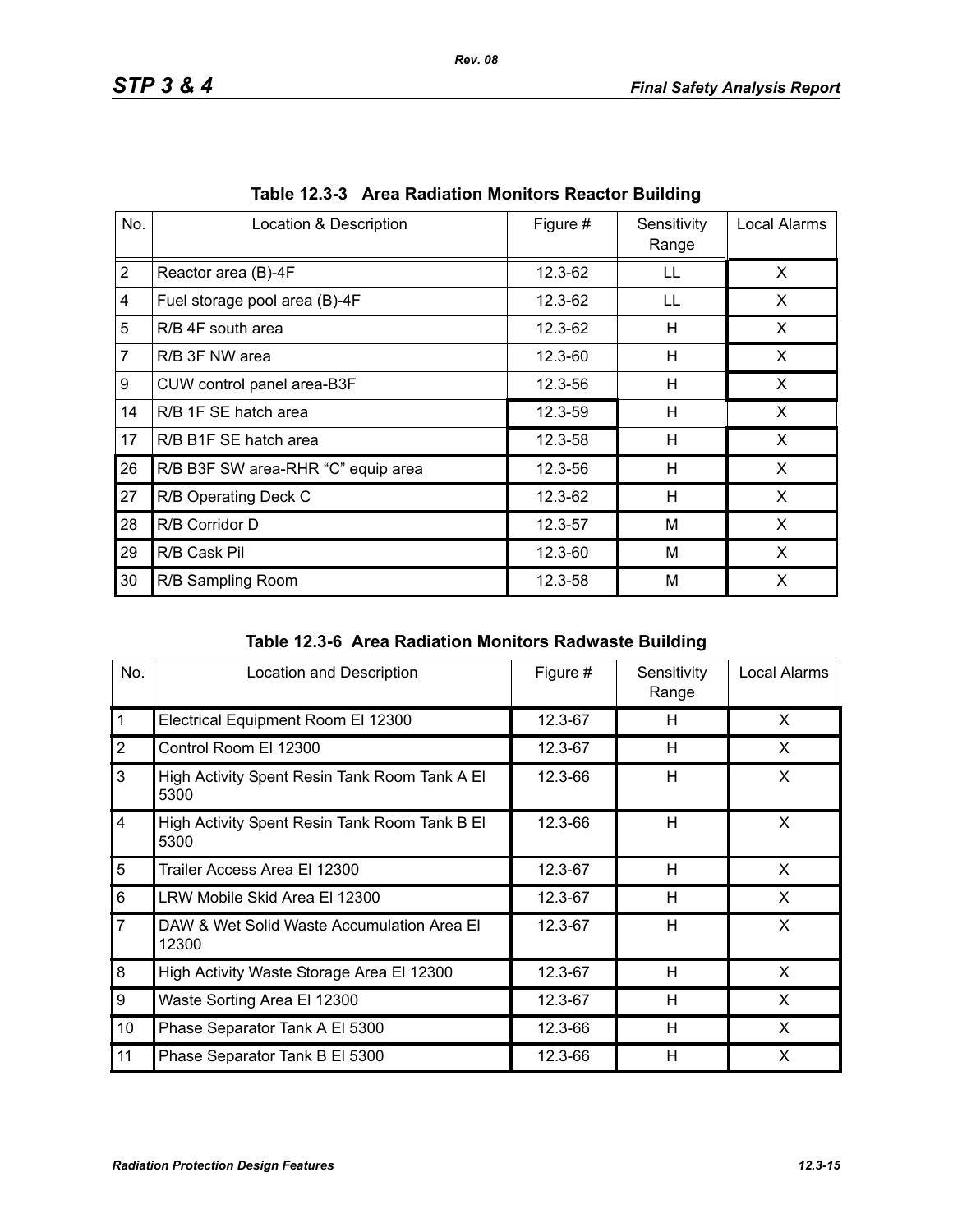| No.            | Location & Description                                                       | Figure #    | Sensitivity<br>Range | <b>Local Alarms</b> |
|----------------|------------------------------------------------------------------------------|-------------|----------------------|---------------------|
| $\mathbf{1}$   | Condensate Pump Maintenance Area<br>Operation Area (Laydown Space)           | 12.3-7270   | M                    | $\chi$              |
| $\overline{c}$ | Corridor (Condensate Sampling & Control Area)                                | 12.3-6970   | M                    | $\underline{X}$     |
| 3              | Offgas Sample & Control Area<br>Rack Room                                    | 12.3-6870   | M                    | $\underline{X}$     |
| $\overline{4}$ | RFP 1A, 1B& 1C Area<br><b>MD-RFP Area</b>                                    | $12.3 - 70$ | H                    | X                   |
| 5              | <b>Filter Maintenace Area</b><br>CF Maintenance Area                         | 12.3-7071   | $M$                  | $\underline{X}$     |
| 6              | Demineralizer Area<br><b>CD Resin Strainer Room</b>                          | 12.3-7470   | H                    | $\chi$              |
| $\overline{7}$ | <b>SJAE A &amp; Recombiner Area</b><br><b>Steam Ejector Units Room</b>       | 12.3-7074   | H                    | X                   |
| 8              | SJAE B & Recombiner Area<br>OG Recombiner (A) Room                           | 12.3-7074   | H                    | $\chi$              |
| 9              | <b>HP Heaters &amp; Drain Tank Area 1</b><br>OG Recombiner (B) Room          | 12.3-7074   | H                    | $\chi$              |
| 10             | <b>HP Heaters &amp; Drain Tank Area 2</b><br><b>High Pressure Drain Room</b> | 12.3-7074   | H                    | $\chi$              |
| 11             | MSR 1A & 1C Area<br>Moisture Separator and Reheater (A) Room                 | $12.3 - 72$ | H                    | X                   |
| 12             | MSR 1B & 1D Area<br>Moisture Separator and Reheater (B) Room                 | $12.3 - 72$ | H                    | X                   |
| 13             | <b>Turbine Building Operating Floor</b>                                      | $12.3 - 73$ | H                    | X                   |
| 14             | <b>Equipment Main Access Area</b><br>Corridor (Unloading Bay)                | 12.3-7073   | 旦                    | $\underline{X}$     |

# **Table 12.3-7 Area Radiation Monitors Turbine Building**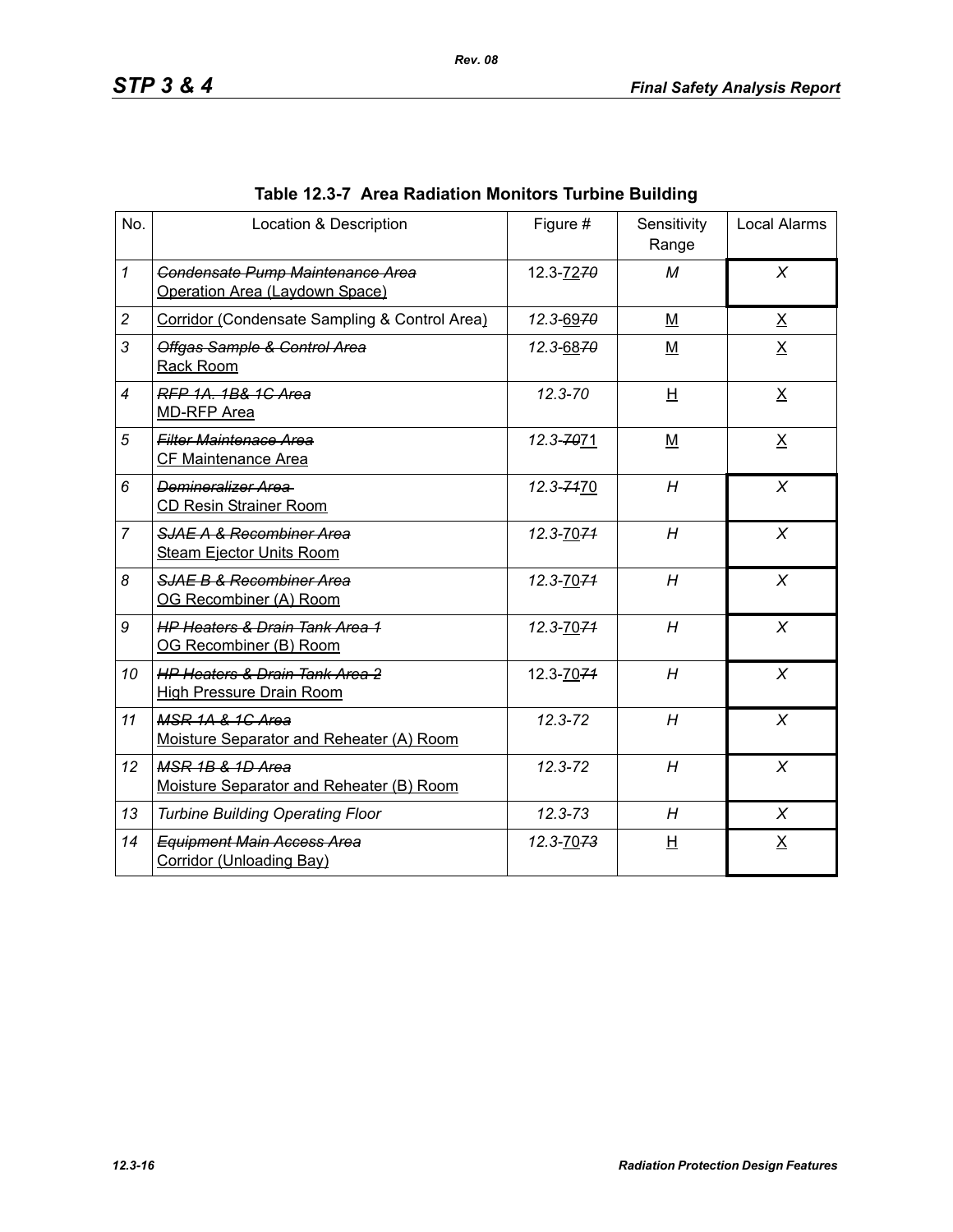|                                   | Unit 3 Construction Only <sup>1</sup> |                          | Unit 3 & 4 Construction <sup>2</sup> |                          | Unit 4 Construction Only <sup>1</sup> |                          |
|-----------------------------------|---------------------------------------|--------------------------|--------------------------------------|--------------------------|---------------------------------------|--------------------------|
|                                   | <b>Total Body</b>                     | <b>Critical</b><br>Organ | <b>Total Body</b>                    | <b>Critical</b><br>Organ | <b>Total Body</b>                     | <b>Critical</b><br>Organ |
| <b>Direct</b><br><b>Radiation</b> | 0.076                                 |                          | 0.142                                |                          | 0.175                                 |                          |
| Gaseous<br><b>Effluents</b>       | 0.054                                 | 0.190                    | 0.101                                | 0.356                    | 0.156                                 | 0.339                    |
| Liquid<br><b>Effluents</b>        | 0.001                                 | 0.001                    | 0.002                                | 0.002                    | 0.001                                 | 0.001                    |
| <b>Total</b>                      | 0.131                                 | 0.191                    | 0.245                                | 0.358                    | 0.332                                 | 0.340                    |

# **Table 12.3-8 Maximum Annual Dose (Person-Sieverts) to Construction Workers**

1 Dose for construction of one unit.

2 Dose for construction of two units.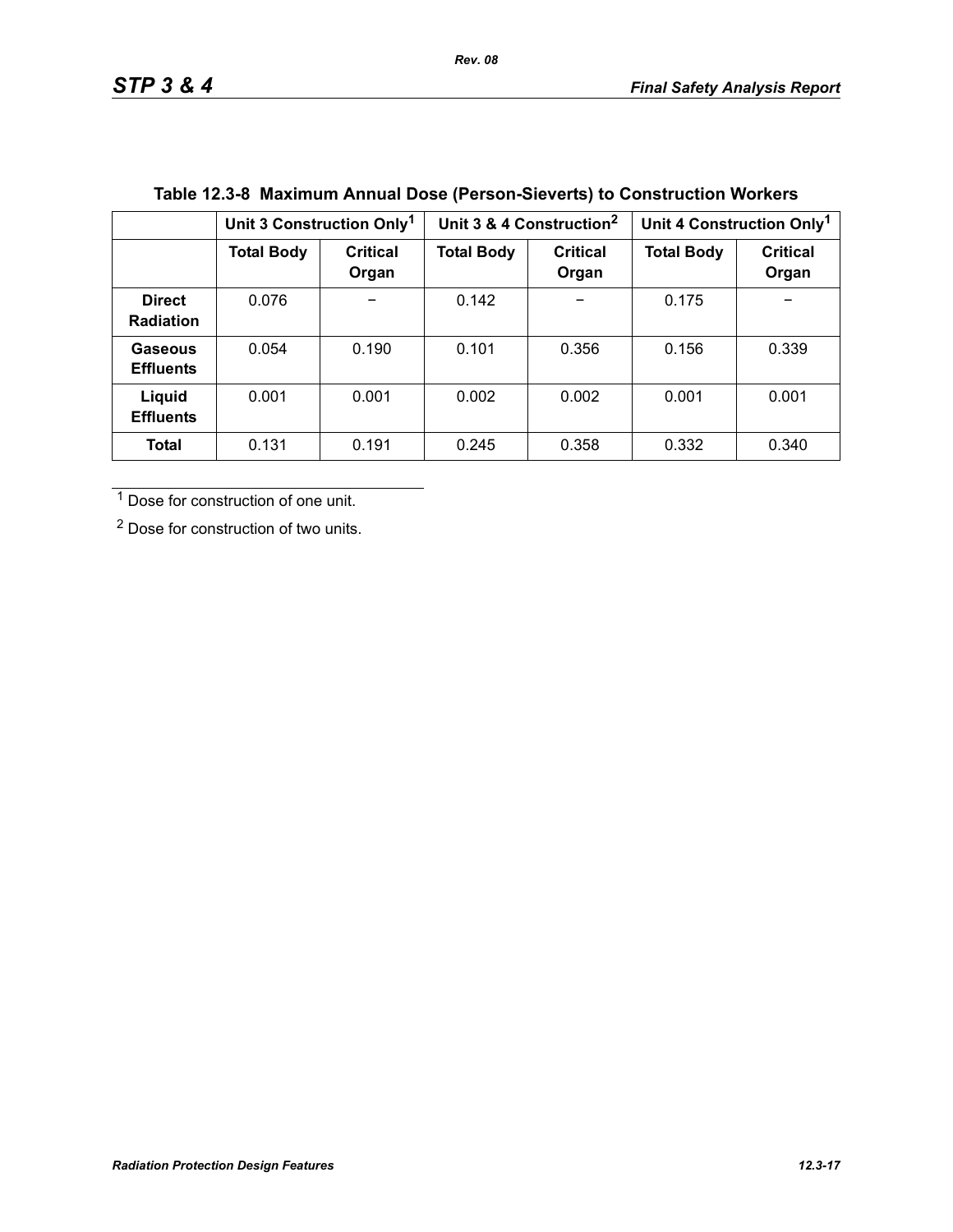The following figures are located in Chapter 21:

- *Figure 12.3-1 Reactor Building Radiation Zone Map for Full Power and Shutdown Operation at Elevation – 8200 mm*
- *Figure 12.3-3 Reactor Building Radiation Zone Map for Full Power and Shutdown Operation at Elevation 4800/8500 mm*
- *Figure 12.3-5 Reactor Building Radiation Zone Map for Full Power and Shutdown Operation at Elevation 12300 mm*
- *Figure 12.3-6 Reactor Building Radiation Zone Map for Full Power and Shutdown Operation at Elevation 18100 mm*
- *Figure 12.3-10 Reactor Building Radiation Zone Map for Full Power and Shutdown Operation at Cross Section View A–A*
- *Figure 12.3-16 Reactor Building Radiation Zone Map Post-LOCA at Elevation 12300 mm (1F)*
- *Figure 12.3-21 Reactor Building Radiation Zone Map Post-LOCA at Cross Section A–A*
- *Figure 12.3-37 Radwaste Building, Radiation Zone Map, Normal Operation at Elevation – 1700 mm*
- *Figure 12.3-38 Radwaste Building, Radiation Zone Map, Normal Operation at Elevation 5300 mm*
- *Figure 12.3-39 Radwaste Building, Radiation Zone Map, Normal Operation at Elevation 12300 mm*
- *Figure 12.3-40 Radwaste Building, Radiation Zone Map, Normal Operation at Elevation 18300*19100 *mm*
- *Figure 12.3-41 Radwaste Building, Radiation Zone Map, Normal Operation at Cross Section A-A*
- *Figure 12.3-49 Turbine Building, Radiation Zone Map, at Elevation 2300 mm5300 mm*
- *Figure 12.3-50 Turbine Building, Radiation Zone Map, at Elevation 6300 mm12300 mm*
- *Figure 12.3-51 Turbine Building, Radiation Zone Map, at Elevation 12300 mm20300 mm*
- *Figure 12.3-52 Turbine Building, Radiation Zone Map, at Elevation 19700 mm30300 mm*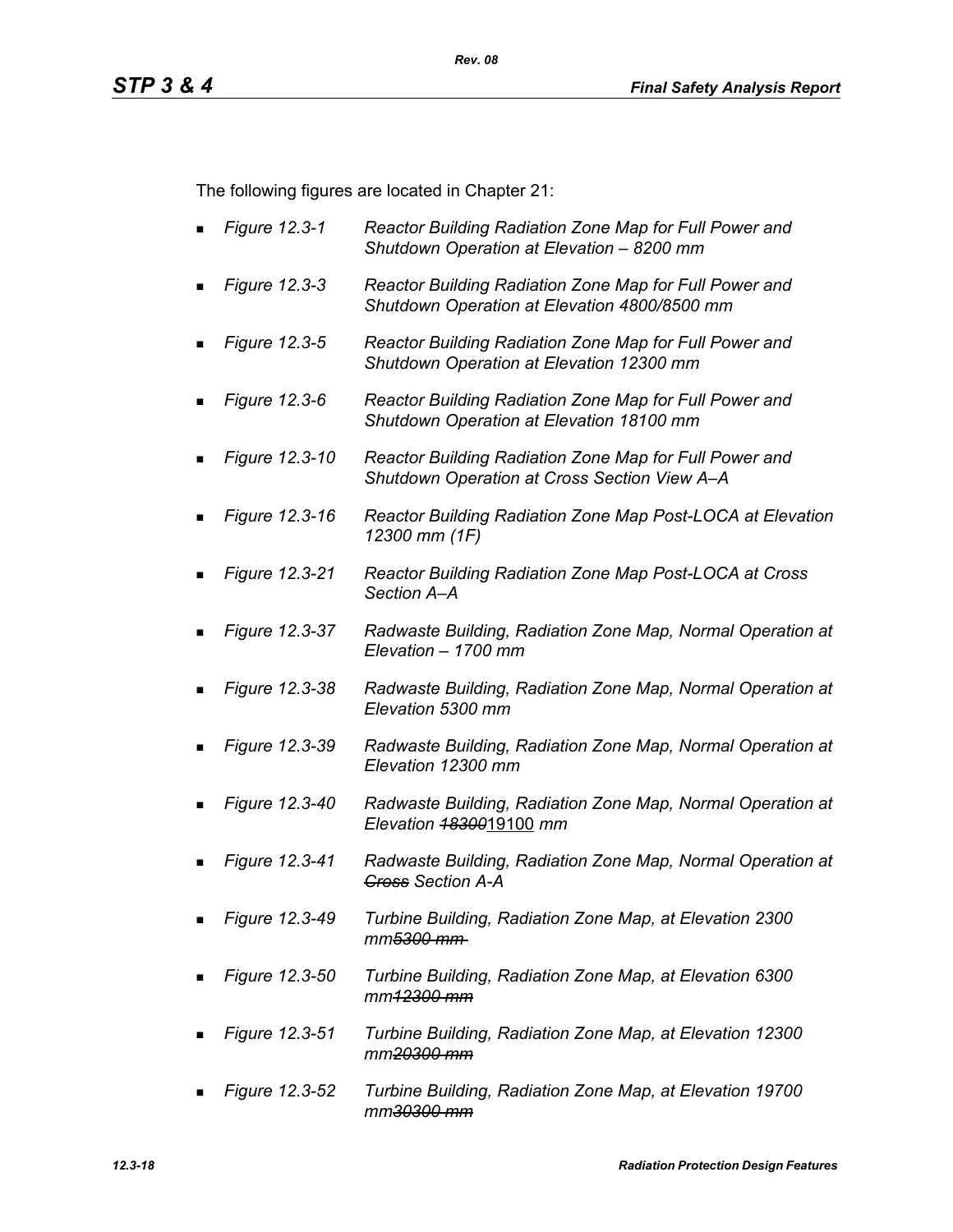The following figures are located in Chapter 21 (continued):

- *Figure 12.3-53 Turbine Building, Radiation Zone Map, at Elevation 27800 mmLongitudinal Section A-A*
- *Figure 12.3-55 Turbine Building, Radiation Zone Map, Post LOCA, Longitudinal Section B-B*
- *Figure 12.3-56 Reactor Building, Area Radiation Monitors, 8200 mm*
- *Figure 12.3-57 Reactor Building, Area Radiation Monitors, 1700 mm and 1500 mm*
- *Figure 12.3-58 Reactor Building, Area Radiation Monitors, 4800 mm*
- *Figure 12.3-60 Reactor Building, Area Radiation Monitors, 23500 mm*
- *Figure 12.3-62 Reactor Building, Area Radiation Monitors, 31700 mm*
- *Figure 12.3-65 Not used*
- *Figure 12.3-66 Radwaste Building, Area Radiation Monitors, Elevation 5300 mm*
- *Figure 12.3-67 Radwaste Building, Area Radiation Monitors, Elevation 12300 mm*
- *Figure 12.3-68 Turbine Building B1F Floor Level, Area Radiation Monitors, Elevation 2300mmNot used*
- *Figure 12.3-69 Turbine Building, MB1F Floor Level, Area Radiation Monitors, Elevation 6300mmGrade Level 1, Area Radiation Monitors, Elevation 5300 mm*
- *Figure 12.3-70 Turbine Building, 1F Floor LevelGrade Level 2, Area Radiation Monitors, Elevation 12300 mm*
- *Figure 12.3-71 Turbine Building, 2F Floor Level, Area Radiation Monitors, Elevation 19700 mmGrade Level 3, Area Radiation Monitors, Elevation 20300 mm*
- *Figure 12.3-72 Turbine Building, 3F Floor Level, Area Radiation Monitors, Elevation 27800 mmGrade Level 4, Area Radiation Monitors, Elevation 30300 mm*
- *Figure 12.3-73 Turbine Building, Area Radiation Monitors, Longitudinal Section A-AB-B*
- Figure 12.3-75 Turbine Building, Radiation Zone Map, at Elevation 38300 mm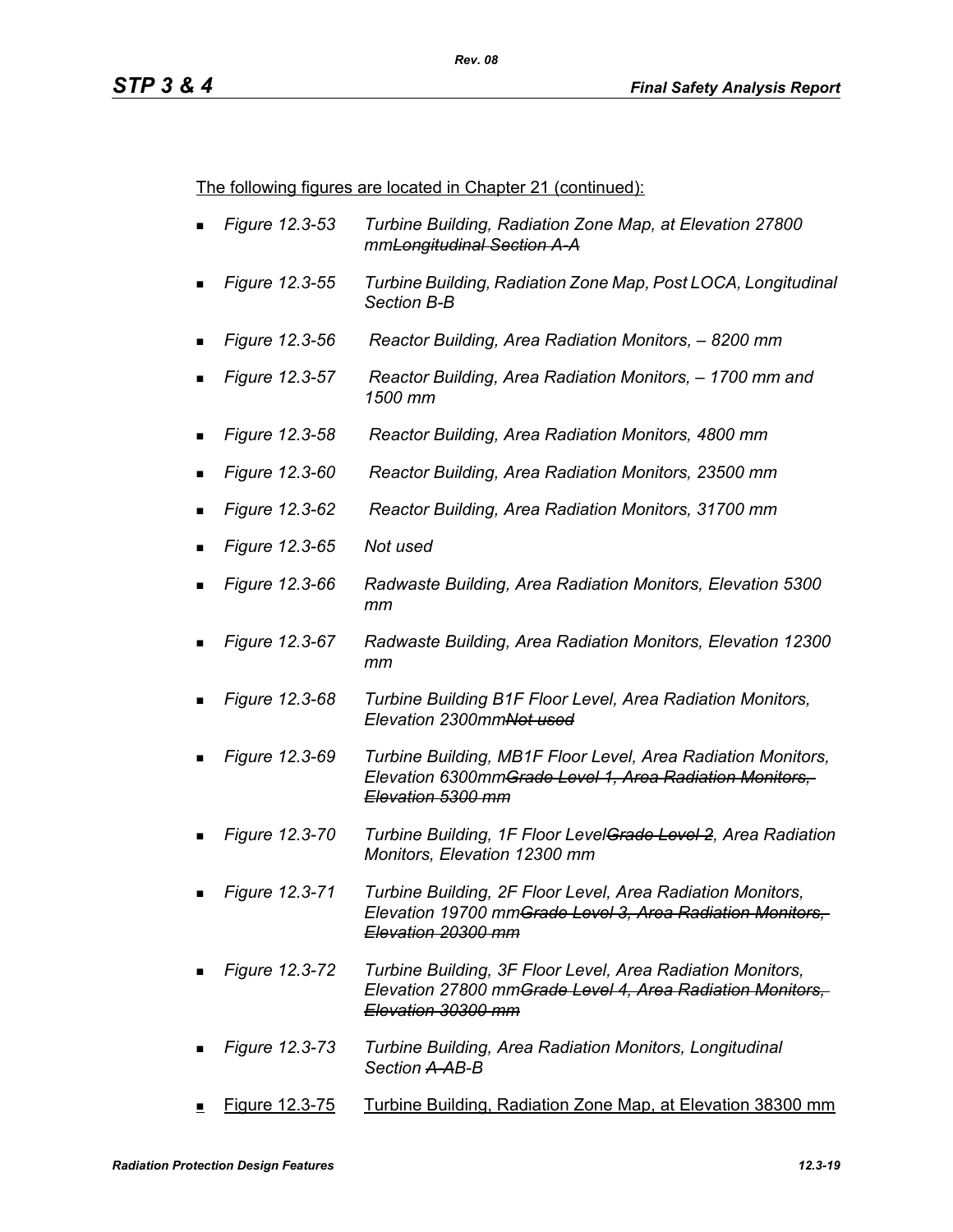The following figures are located in Chapter 21 (continued):

- Figure 12.3-76 Turbine Building, Radiation Zone Map, at Elevation 47200 mm
- **Figure 12.3-77** Turbine Building, Radiation Zone Map, Longitudinal Section B-B